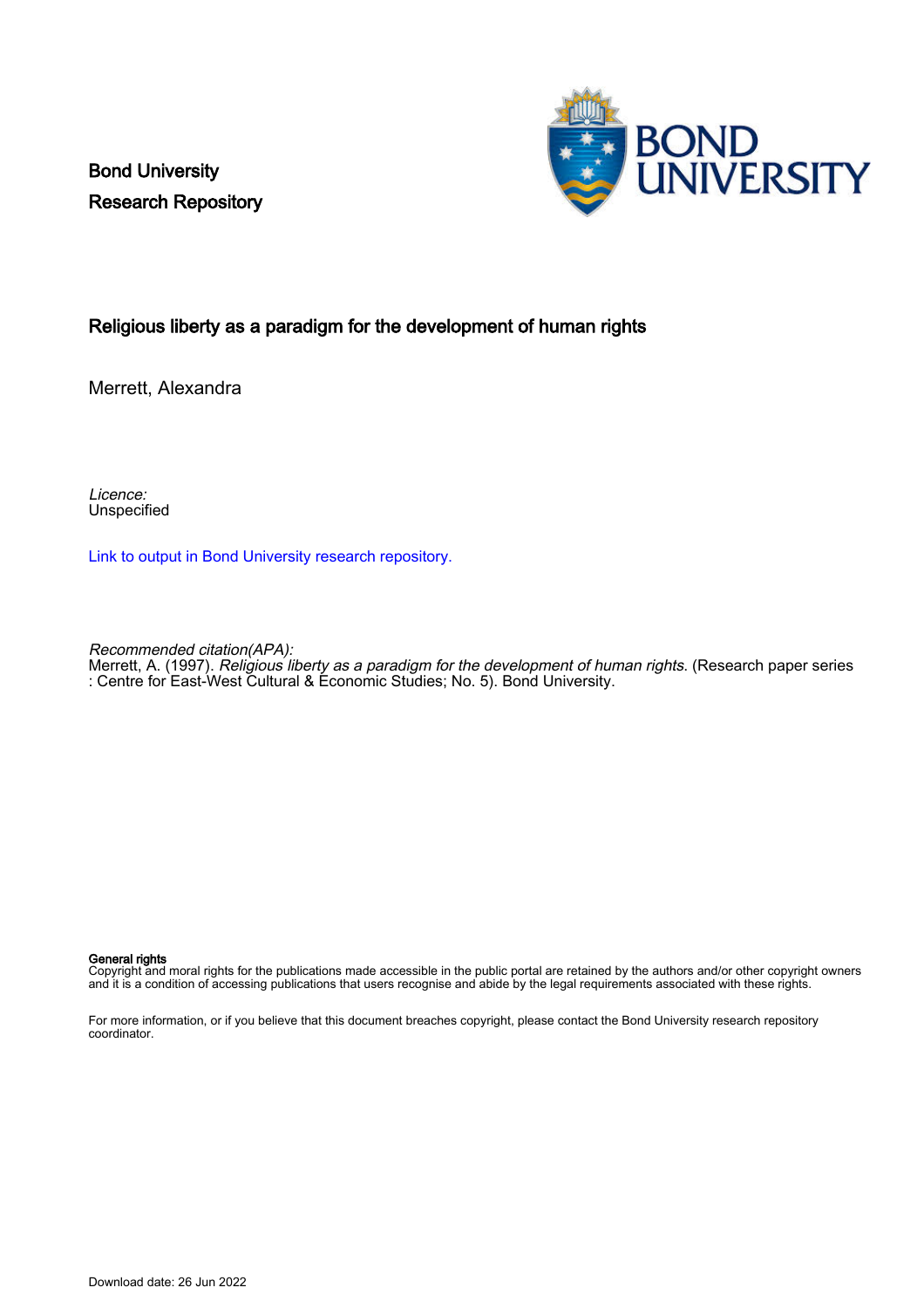### **Bond University [ePublications@bond](http://epublications.bond.edu.au?utm_source=epublications.bond.edu.au%2Fcewces_papers%2F4&utm_medium=PDF&utm_campaign=PDFCoverPages)**

[CEWCES Research Papers](http://epublications.bond.edu.au/cewces_papers?utm_source=epublications.bond.edu.au%2Fcewces_papers%2F4&utm_medium=PDF&utm_campaign=PDFCoverPages)

[Centre for East-West Cultural and Economic](http://epublications.bond.edu.au/cewces?utm_source=epublications.bond.edu.au%2Fcewces_papers%2F4&utm_medium=PDF&utm_campaign=PDFCoverPages) [Studies](http://epublications.bond.edu.au/cewces?utm_source=epublications.bond.edu.au%2Fcewces_papers%2F4&utm_medium=PDF&utm_campaign=PDFCoverPages)

December 1997

# Religious liberty as a paradigm for the development of human rights

Alexandra Merrett *Bond University*

Follow this and additional works at: [http://epublications.bond.edu.au/cewces\\_papers](http://epublications.bond.edu.au/cewces_papers?utm_source=epublications.bond.edu.au%2Fcewces_papers%2F4&utm_medium=PDF&utm_campaign=PDFCoverPages)

#### Recommended Citation

Merrett, Alexandra, "Religious liberty as a paradigm for the development of human rights" (1997). *CEWCES Research Papers.* Paper 4. http://epublications.bond.edu.au/cewces\_papers/4

This Research Report is brought to you by the Centre for East-West Cultural and Economic Studies at [ePublications@bond.](http://epublications.bond.edu.au) It has been accepted for inclusion in CEWCES Research Papers by an authorized administrator of ePublications@bond. For more information, please contact [Bond](mailto:acass@bond.edu.au) [University's Repository Coordinator](mailto:acass@bond.edu.au).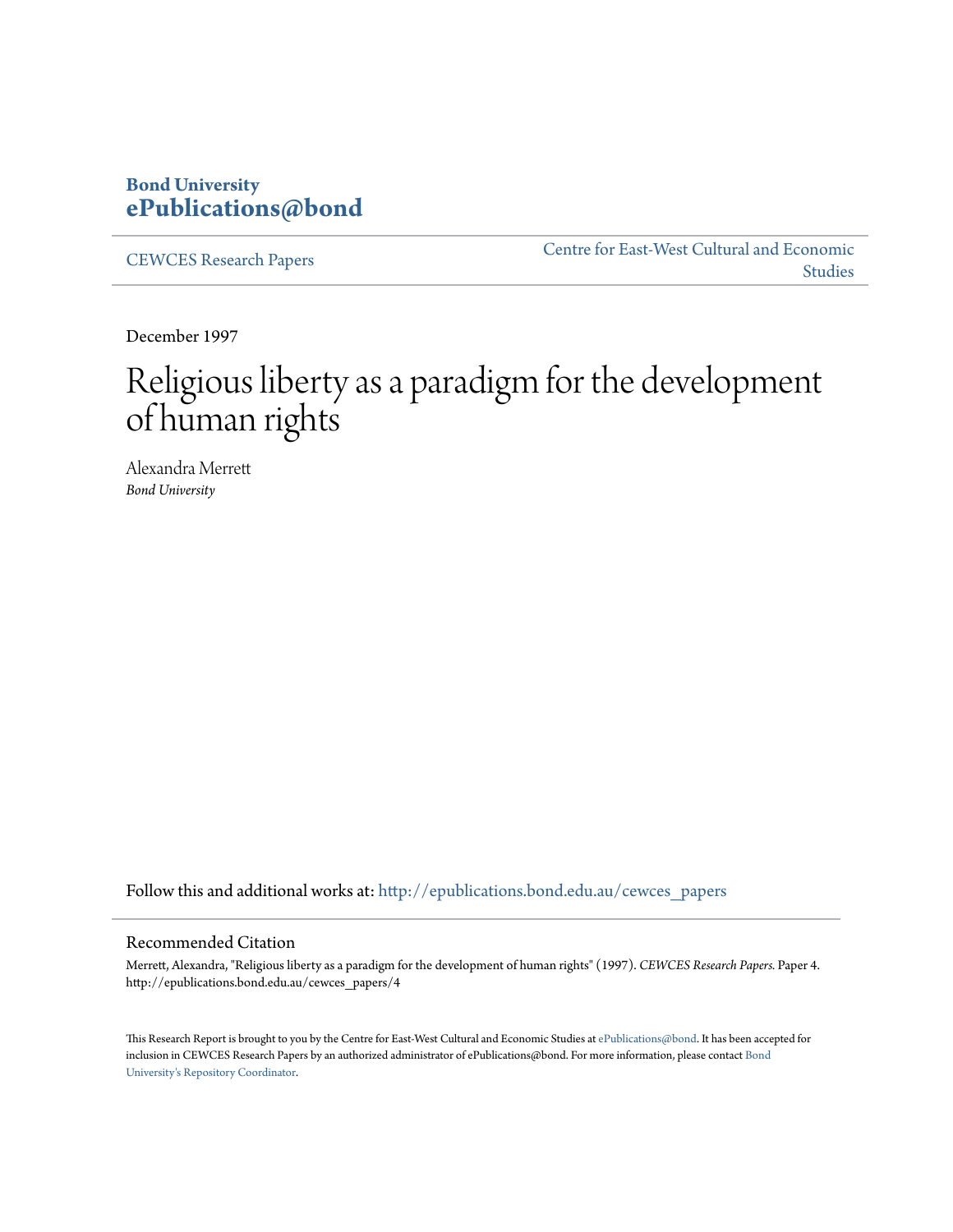#### **The Centre for East-West Cultural and Economic Studies,**

#### **Research Paper no. 5, December 1997**

Bond University

*School of Humanities and Social Sciences* 

#### **Part A**

# *Religious Liberty as a Paradigm*

# *For the Development of Human Rights*

by Alexandra Merrett

#### **Abstract**

*This paper examines the development of religious liberty as a paradigm of human rights. It will be argued that the development of the concept "freedom of religion" is in fact fundamental to modern notions of human rights. Examining the emergence of religious tolerance and then liberty through the era of the religious wars and subsequently the Enlightenment, it will be further argued that religious tolerance evolved due to political expediency as opposed to rational discourse. Liberal philosophy then established the rhetoric of religious liberty within popular consciousness, but itself lacked coherency. As such, modern notions of religious liberty, particularly as elucidated in International Law, lack a coherent philosophical foundation.* 

#### **Introduction**

The role of human rights has attained unforeseen significance since World War II and the formation of the United Nations. The underlying rationale for these rights, however, has rarely been made explicit. Indeed, it has been stated that, "as the doctrine of rights has become more and more widely accepted, its very foundations seem increasingly open to question". (1) This paper therefore proposes to examine the development of religious liberty as a human right - both its historical aspects and supporting philosophy.

After a brief exploration of general concepts, three distinct historical periods will be examined. The first of these will be (pre-Reformation) Christendom - the receptiveness of religious diversity will be detailed and the process of dealing with dissent briefly discussed. Following this there will be an examination of the emergence of religious tolerance, and subsequently, freedom from the time of the Reformation to the emergence of liberal philosophy. Case studies of France (largely during the sixteenth century) and England (largely during the seventeenth century) will be proposed, before an examination of the thought of both Locke and Paine is undertaken. Finally this paper will conclude with a review of the modern human rights structure, particularly with respect to religious liberty.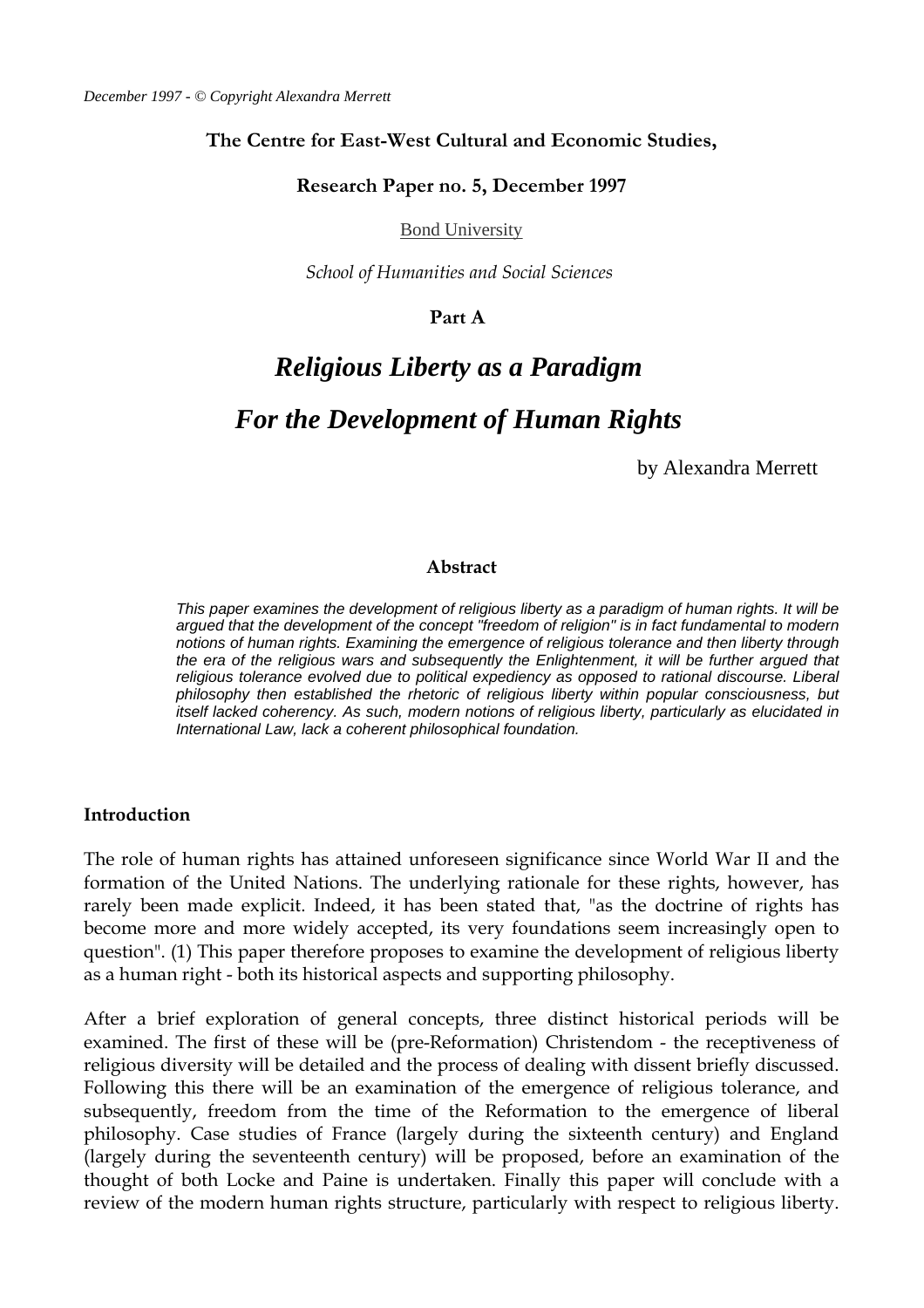Following the discussion of Part II, an analysis of two case studies will be undertaken to support the concluding proposition that the modern formulation of religious liberty has severe shortcomings, due largely to the manner of its emergence.

#### **The Significance of Religious Liberty**

Religion, for various reasons, had held a special place in every culture in every historical age.

> Religions are, and remain, the resource and the inspiration of almost all the greatest achievements of human creativity, whether in art, architecture, agriculture, music, poetry, drama, spiritual exploration, or even, in origin, the development of the natural sciences. This creative resourcefulness of religions remains as vital now as it has been in the past. (2)

For a community, religion is one of the significant contributors to the core of cultural identity, while in today's era of religious diversity, it is central to the personal identity of many: "religion is a unique dimension of human personhood and community. While it may share similarities with other forms of human conduct, it is essentially a phenomenon *sui generis* and without secular analogy". (3) It is also for this reason that religion has been central to innumerable conflicts across ages and cultures. (4) "[I]t is religious and moral beliefs that are both most controversial and most important to the very structure of an individual's life." (5)

As such, many regard religious liberty as one of the most important human rights of the modern era: "An essential element in a good international order is freedom of religion". (6) More than just important, however, many are prepared to argue that it is *the* fundamental right of modern human rights doctrine. It has been described as "[t]he most dearly won of liberties", (7) "the first liberty, the foundation, the *fons et origo* of all the other rights and liberties". (8) Littell states, "[a]mong the basic human rights, religious liberty has priority of place". (9)

There are a variety of reasons given for this primacy, but most commentators tend to agree that religious liberty is fundamental to a free and democratic society. As early as 1831, it was noted:

> Each day one understands more and more that political liberty is bound inseparably to religious liberty. It has its root in it and cannot be affirmed and developed other than through it. All parties who have sought to give it another base have failed in their attempts and have come to destruction through tyranny. (10)

Recognition of the special link between religious liberty and fundamental freedoms is by no means isolated to this observation. More than 150 years later, Audi categorically stated:

> It is plain that a society without religious liberty is simply not adequately free. Moreover, freedom is required for democracy... Thus, if one's ideal is a free and democratic society, one wants a social (presumably constitutional) framework to guarantee at least this: (1) freedom of religious belief, understood to prohibit the state or anyone else from inculcating religious beliefs in the general population, where this is taken to exclude or restrict cultivation of competing religious beliefs; (2) freedom of worship involving, minimally, a right of peaceable religious assembly, as well as a right to offer prayers by oneself; and (3) freedom to engage in (and to teach one's children) the rites and rituals of one's religion, provided these practices do not violate certain basic moral rights.... (11)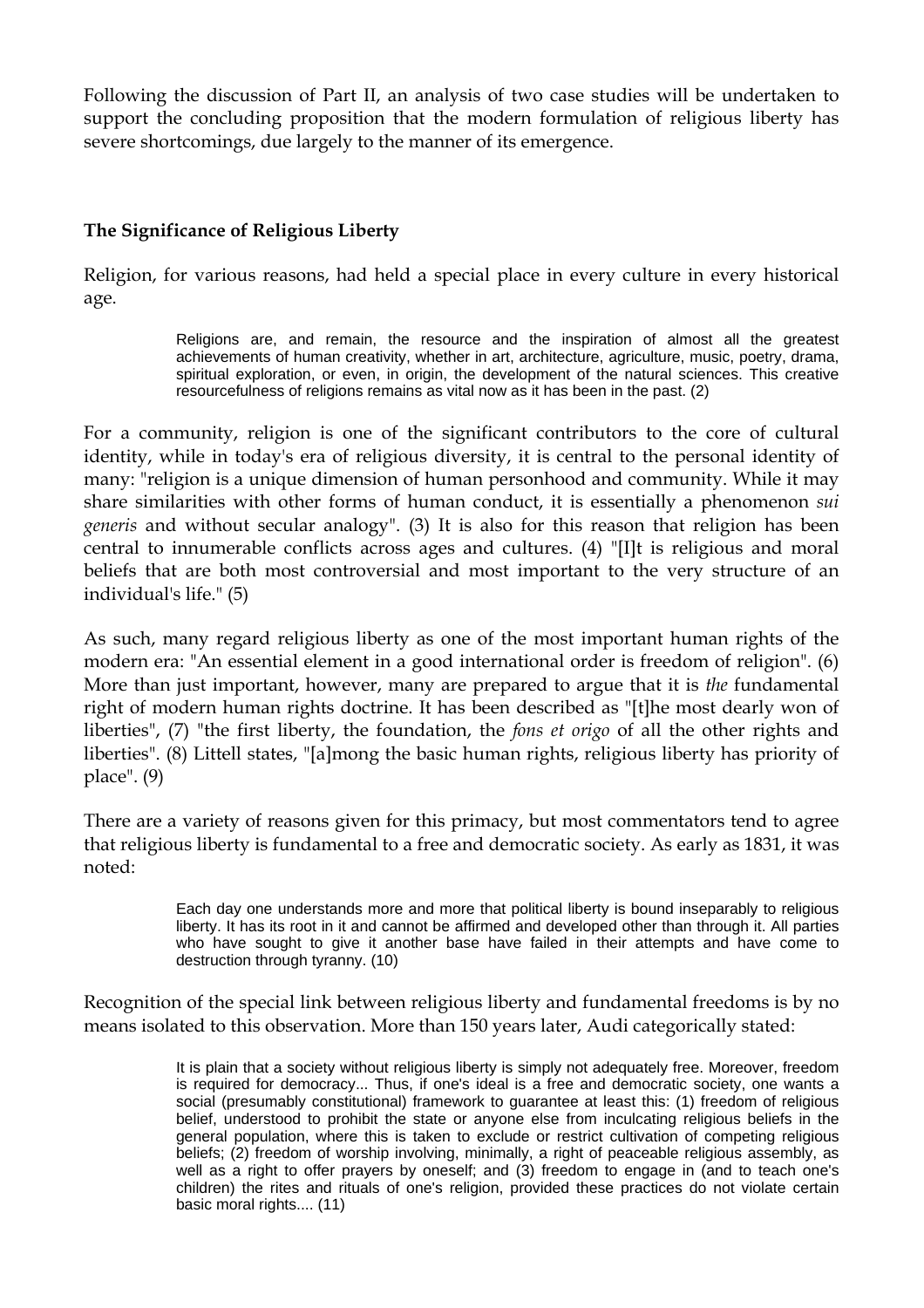The support for this basic proposition in the philosophical and religious literature is very strong. (12)

#### *Liberty as distinct from toleration*

It is widely accepted that religious liberty was preceded by the recognition of religious tolerance: "the evolution from persecution of dissidents to quest for conciliation to a provisional tolerance (and from there, over long decades, to a de facto acceptance of a right to freedom) occurred repeatedly". (13) Therefore, it is necessary to fully comprehend the distinction between liberty and tolerance. Even within sixteenth-century France, for example, this was a distinction readily apparent, reflected within common usage: "'*liberté'* had positive connotations, suggesting respect for the individual conscience [while] '*tolérance'* designated the temporary acceptance of something intrinsically undesirable". (14) Within the modern context, little has changed. Lecler, for example, states that toleration is "a permission, a concession touching upon religious liberty", while Kamen says it is "a concession of liberty of those who dissent in religion". (15) The characteristics of tolerance include the fact that it is generally an unwilling - "grudging" (16) - concession of the state, intended to be a temporary concession often granted for expediency: "Tolerance... was always limited temporally and spatially....". (17) Religious freedom or liberty, however, encompasses far more than this; the Second Vatican Council, for example, argued that,

> [R]eligious freedom is not simply a negative immunity, a freedom from interference with one's religious convictions by the state or by other groups in society. It is also a positive empowerment to express one's religious convictions in public and to seek to influence the public life of society in accord with these convictions. (18)

Thus the distinction between these two concepts may be summarised as the difference between the grudging willingness of the state to allow diversity in religious belief, as opposed to the state which declares itself incompetent with respect to religious pronouncements. (19) This distinction is fundamental to an understanding of the development of the modern conception of religious liberty. (20)

## **- I -**

# **Religious Tolerance and Liberty in Christendom**

With the effective union of religious and civil authority throughout Europe in the fourth century c.e. and the establishment of "Christendom", (21) religious tolerance, let alone religious liberty, was not a significant issue (22) until the time of the Reformation. Religion itself was regarded as a public good. (23) Thomas Aquinas, for example, "thought that unity of religious belief and practices were crucial to the harmony and strength of political society". (24) Thus, any breaches to this social unity threatened the well-being of all: calls for religious freedom were accordingly considered "identical with rebellion against divine truth and hostility toward the Church". (25) As such, "[t]oleration of diversity had not been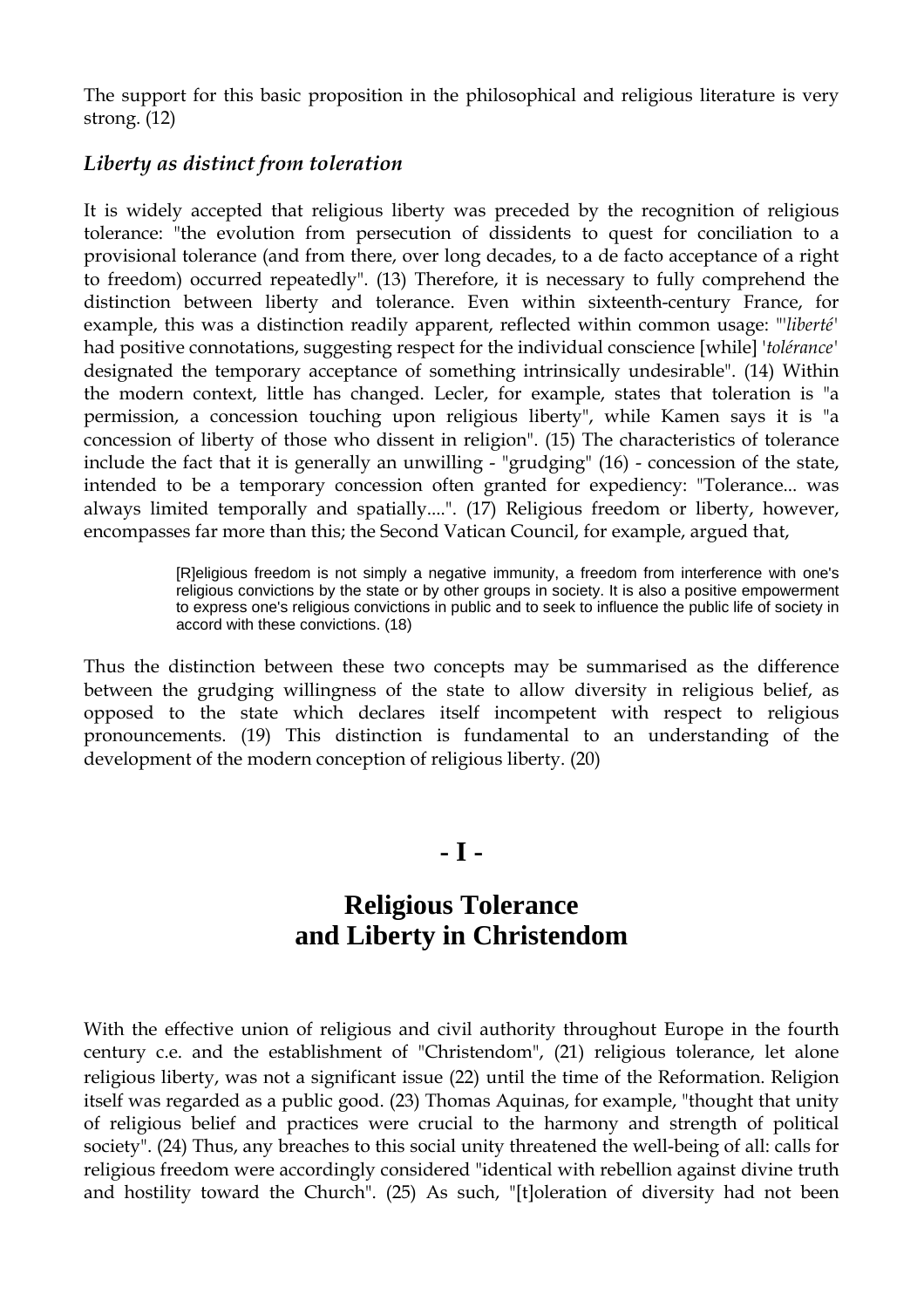counted as a virtue since the time of Constantine....". (26) Indeed, it was quite the opposite. Littell states, "[f]or centuries, obedience to constituted authority had been praised as a religious virtue". (27) The Christian West during the High Middle Ages has thus been described as a "persecuting society", (28) a "gross and habitual violator of human rights". (29)

### *Christian - Jewish relations*

While it is well beyond the scope of this paper to examine the history of Christian-Jewish relations during this period, (30) it is nonetheless instructive to take a fleeting glance at the official Roman Catholic position on Jews. This exemplifies the "persecution of dissidents" (31) mentioned earlier. Nonetheless, despite the Church's hostile dogma, Innocent III (1189-1216) consistently denounced violence against the Jewish people:

> We decree that no Christian shall use violence to compel the Jews to accept baptism... No Christian shall do the Jews any personal injury... During the celebration of their festivals, no one shall disturb them by beating them with clubs or by throwing stones at them.... (32)

A similar stance was adopted by Innocent IV (1243-1254) and Gregory X (1271-1276) and later Martin V (1417-1431). (33) These "defences", in addition to reflecting the degree of Jewish persecution at the time, also indicate the extent of discrimination receiving *official* sanction. For example, in Gregory's *Letter Against the Blood Libel* - apparently produced following an appeal from the Jewish community - he states:

> Inasmuch as the Jews are not able to bear witness against the Christians, we decree furthermore that the testimony of Christians against Jews shall not be valid unless there is among these Christians some Jew who is there for the purpose of offering testimony. (34)

Furthermore, there is Canon 68 of the Fourth Lateran Council which decreed that "at all time [Jews] shall be marked off in the eyes of the public from other peoples through the character of their dress". (35) In the same document, Jews were banned from going out in public at all during the last three days before Easter, most particularly Good Friday.

For the most part, however, modern liberal notions emerged more from the conflux of religious conflict which developed at the time of the Reformation: "The issue of freedom of religion first arose between Catholics and Protestants in the seventeenth century". (36) Jews, as a people, were too few (and dispersed), and therefore lacked the power to bring the matter to a head. It was not until significant numbers of adherents from opposing - and importantly, State (or State-sanctioned) - religions clashed that the issue of religious tolerance and then liberty necessitated serious consideration.

### *Academic freedom as a precursor to religious tolerance*

Nonetheless the roots of modern Western concepts of religious tolerance, and later liberty, are faintly discernible in the mediæval era. The burgeoning university structure raised issues of *academic* heresy hitherto unseen. Courtenay makes the point, however, that "[r] arely was the *person* condemned, only his ideas were, and those more as examples of the type of statements that were heretical, ill-sounding, or offensive to pious ears". (37) Indeed, he submits that censures of academic errors were "almost routine" (38) after 1345 - and in all cases those censured were students, never masters. In large part, this arose due to the fact that students' orthodoxy was examined during their time at university: "propositions that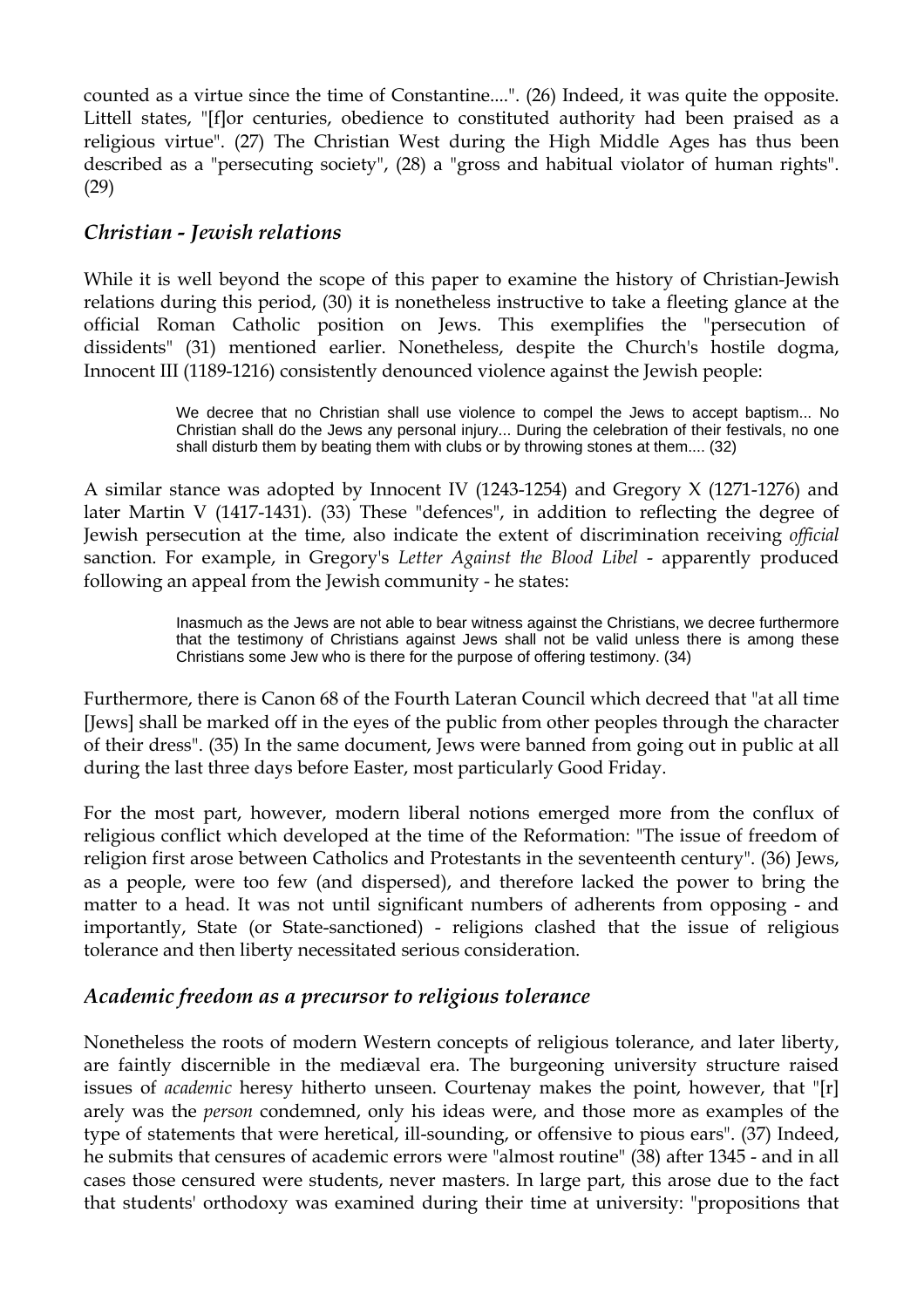sounded heretical had been viewed as perfect training tools to test the dialectal skills of young theologians to find an orthodox truth beneath a seemingly false or heretical statement". (39)

At this time, the consequences in the event of academic heresy were rarely drastic: "The issue was whether the scholar knowingly and willingly maintained views contrary to the faith (which most did not), whether his views were disseminated outside the university and, if so, whether or not he could rely on political protection....". (40) In part, this liberal approach to academic heresy arose from the second point - heretical statements were generally contained within the university. As such, from the time of the thirteenth century, the papacy - directly or indirectly - only ever became involved in the condemnation process on appeal. In the early stages of the fifteenth century, however, this changed - at the instigation of the theological masters themselves, "when the perceived dangers to faith and piety exceeded the benefits of open debate and free expression". (41) Following the return to centralised involvement in these matters, for the first time in 200 years a scholar - Jan Hus was sentenced to death on account of heresy. (42)

#### **Spinoza on toleration**

It is interesting to note, therefore, that when Spinoza was calling for religious tolerance 250 years later, his stance is seen more in the context of academic rather than religious freedom. In 1670, he published (anonymously) his *Theologico-Political Treatise,* described as "the first philosophy of democratic liberalism". (43) In it, he called for religious tolerance, praising the city of Amsterdam as a place where "men of every nation and religion live together in the greater harmony", and where a person's "religion and sect [before the judges] is considered of no importance". (44) Shell states, however, that Spinoza's object was not,

> [A]n ideal if limited freedom of religion based on theological principles but rather a separation of philosophy from theology. This break would mark an end to the terrors of religious inquisition and guarantee a safe place in the world for freedom of philosophical inquiry. (45)

Thus he states that Spinoza's "larger political purpose... was the support of free philosophical inquiry". (46)

### *Spain: an alternative paradigm*

In stark contrast to the rest of Europe, however, Spain had to deal with religious conflict on a massive scale well before Martin Luther ever nailed his 95 theses to the door of the Castle Church of Wittenburg. Neighbouring the relatively homogenised Europe - mirroring more than half a millennium of Christendom - Spain had three large faith communities: Christian, Jewish and Islamic. Until the Christian Reconquest, Spain - under Muslim control - was "the most tolerant place in Europe". (47) Scholars generally credit the Muslim division between People of the Book and pagans with the prevailing *convivencia* (co-existence). (48) Nonetheless, it must be remembered that this was a relative tolerance:

> [T]he reality of *convivencia* should not be exaggerated or idealised. Though the three cultures of Spain accepted the need to coexist, within that relationship, they gave vent at times to astonishing excesses of religious ferocity and cultural intolerance, and even at the best of times it would be misleading to claim that minority groups were treated as equals. (49)

There is little doubt that the Reconquest signalled a regression for the politics of tolerance.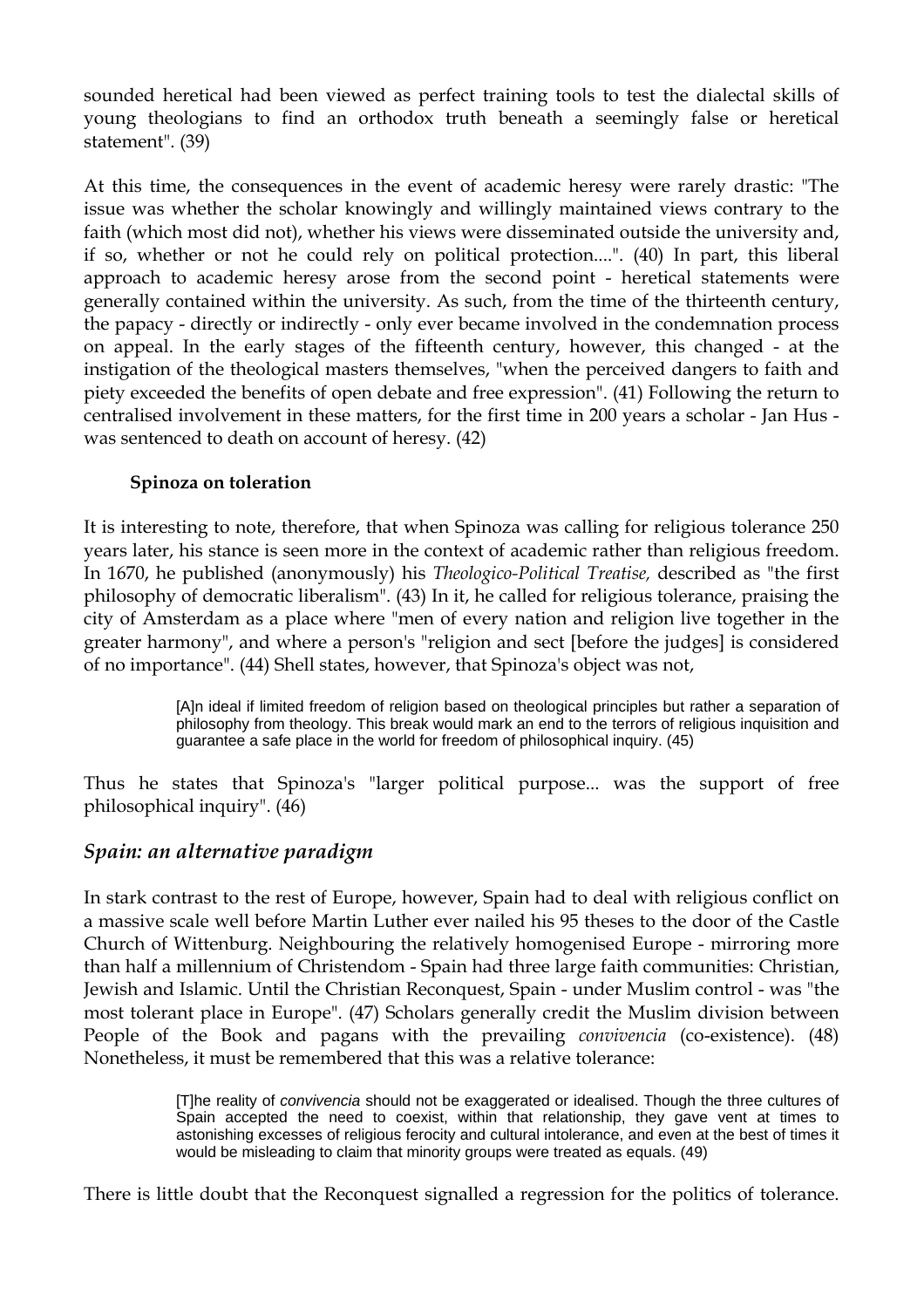Significant events heralded the new Christian era: the great enforced conversion of Jews in 1391; the Inquisition, established in 1480; twelve years later, the Jews were expelled and in 1502, the same fate befell the Muslims. Furthermore, there were the Statutes of the Purity of the Blood [*limpieza de sangre*] - first introduced in Toledo in 1449, then throughout the country, distinguishing between original Christians and those who had ancestors who were (or were themselves) converts [*conversos*]. Although they were initially denounced, by the time Philip came to the throne these laws were strictly enforced. "One drop of 'Jewish blood' might make a person non-Christian in Spain just as, in parts of the United States in the 1800s, one drop of 'black blood' made a person nonwhite." (50)

Nonetheless, there is some evidence to suggest that the spirit of *convivencia* remained:

A concern for coexistence continued... to survive, and though under Ferdinand and Isabella the society of *convivencia* was giving way to a society of conflict, both at elite and popular levels, the Spanish community remained remarkably open to dissenting opinions, so much so that Fray Felipe de Meneses in 1554 complained of Spain that 'I find more inclination to liberty there than in Germany or any other nation....'. (51)

Although these dissenters could not be truly called radical, the degree of diversity existing in Spain was unique in Europe. There were the three faiths to begin with, as well as schismatic elements within those faiths:

> Not only were significant proportions of the population Islamic and Jewish in faith, there were moreover by the fifteenth century tens of thousands of *conversos* who had been converted from these faiths but continued to practice their old religion in secret... Within Jewish ranks the recurrence of messianism and mysticism, with regular defections to the Christian religion, caused grave concern... In Islam, too, the history of the faith is full of conflict between rigorists and laxists, while the victory of the Christians made more widespread among Christianised Muslims the practice of *taqiya* [dissimulation], and brought into existence a symbiotic Islam... rejected by the sterner North Africans in 1609. This complex religious picture made tolerance necessary, and fostered the cultural syncretism which was so obvious a part of Spanish life in the Later Middle Ages. (52)

Thus Kamen concludes that while "[i]t may be excessive to call this multi-cultural Spanish society 'tolerant'... the interests of accuracy might favor us calling it simply a 'society of dissent'". (53)

The Spanish society of the time, therefore, was clearly open to some degree of discord. While, for example, since 1255 and possibly earlier, (54) there had been laws forbidding the conversion of Christians to other faiths - the penalty being death - Kamen reports that these laws were rarely enforced. For example, "after the great enforced conversion of Jews in 1391 there were virtually no prosecutions of the converts for over eighty years". (55) Furthermore it is known that there was wide disagreement with both the expulsion of the Jews and the Inquisition itself. (56)

Indeed, while Spain is considered by many to be the "flag-bearer" of the persecutions undertaken in the name of the Counter Reformation, many Spaniards adopted a more moderate position. In 1530, for example, Charles' confessor, Fray Garcìa de Loaysas wrote "my advice is that Your Majesty should make a compromise in Germany and excuse their heresies and let them live in the way that best suits them". (57) Charles' successor, Philip II, was the recipient of similar advice:

> [I]n the whole world there are only two nations: that of the good and that of the bad. All the good, whether Jews, Moors, Gentiles, Christians, or some other sect, are of the same nation, family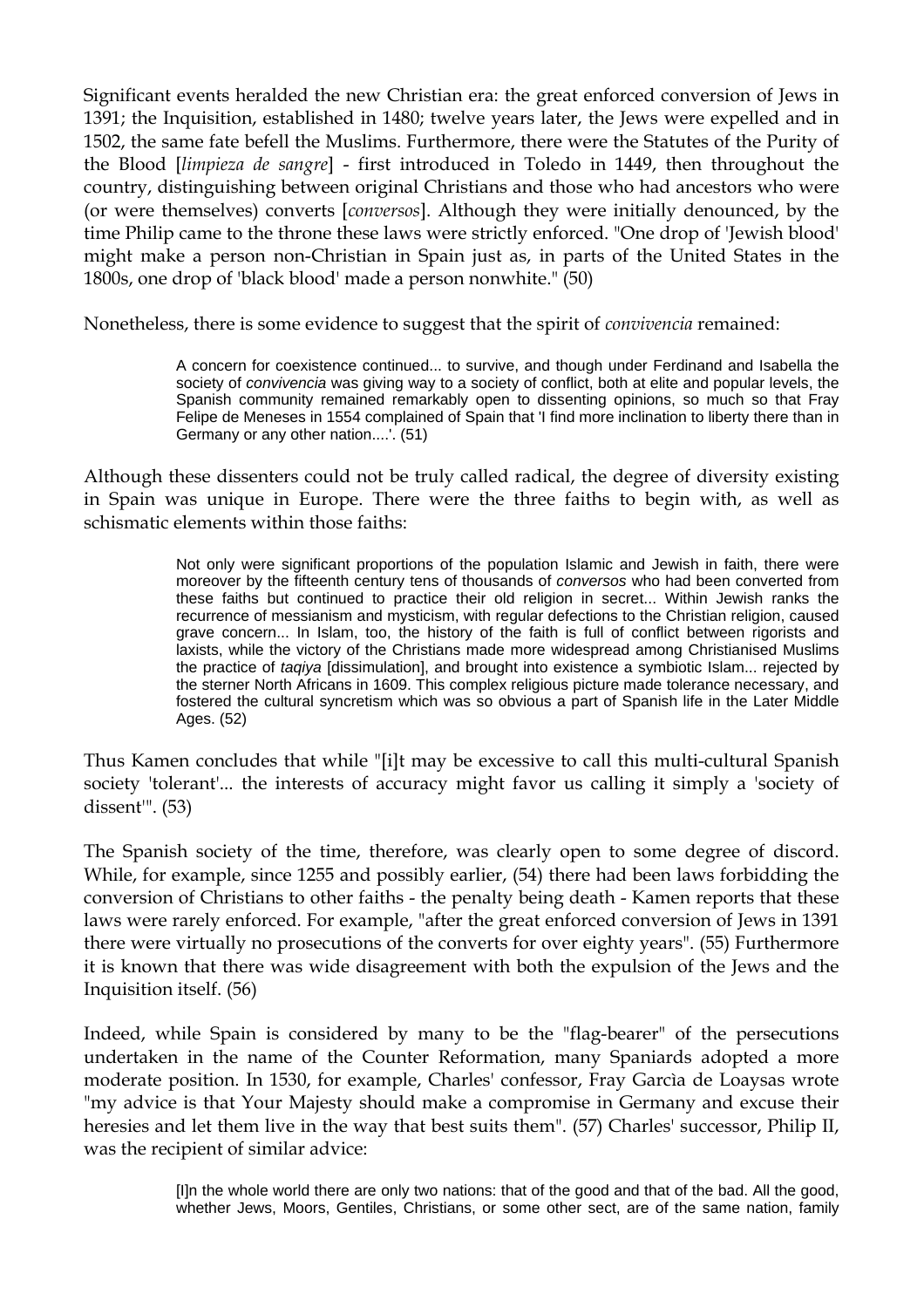and blood; and all the bad likewise. (58)

Philip even went so far as to consider the issue of freedom of conscience - well before this was seriously discussed in other parts of Europe.

> The leading doctors and theologians met in the king's presence and were asked what they thought of the 'liberty of conscience' asked for insistently by some cities in Flanders; whereupon the majority stated that in view of the situation of those provinces and in order to avoid the greater evil that could be feared from a rebellion of the cities, His Majesty could, without offence to God, grant those peoples freedom of religious worship. He replied, that he had not summoned them to tell him whether he *could*, but whether in conscience he *should* permit it. (59)

Thus Kamen concludes "[t]he duality between coercion and tolerance was a permanent feature of peninsular history". (60)

#### *Conclusion*

The dichotomy between the Spanish situation and the remainder of Europe clearly reflects the extent to which political concessions as to religious tolerance or liberty depended upon the degree of minorities' political clout, be it within the country concerned or from afar. If a religious community was substantially marginalised socially and politically - such as the Jews - it simply lacked the influence to press the issue of religious tolerance against a homogenous majority. In the remainder of Europe, however, this homogeneity was shattered with the Reformation.

# **- II -**

# **The Development of Religious Tolerance: The Reformation and Beyond**

It is widely agreed that the issue of religious freedom arose amidst the turmoil of the Reformation, born "in a crucible of violence". (61) When examining religious dissent during this period, it must be remembered that what was essentially at stake was public order: "The issue of religious tolerance and intolerance always concerned the civil authority... the question of religion involved the issue of law and order". (62) The concept of a central religious authority, however, was shattered by the Reformation. The refusal to accept that doctrinal power rested with the Pope created a dilemma: it seemed that either there was a power vacuum due to a lack of centralised authority, or this power to establish and enforce doctrine lay with the individual (liberty of conscience). Both these positions were deemed unacceptable by the reformers, so the authority structure of the reformed churches had to be established.

In examining this period, two case studies will be considered: that of England and France. These countries illustrate a pattern followed across Europe throughout the Reformation: initial persecution of the dissenting party (defined in opposition to the ruling régime), ensuing violence and/ or political disturbance, followed by the grudging concession of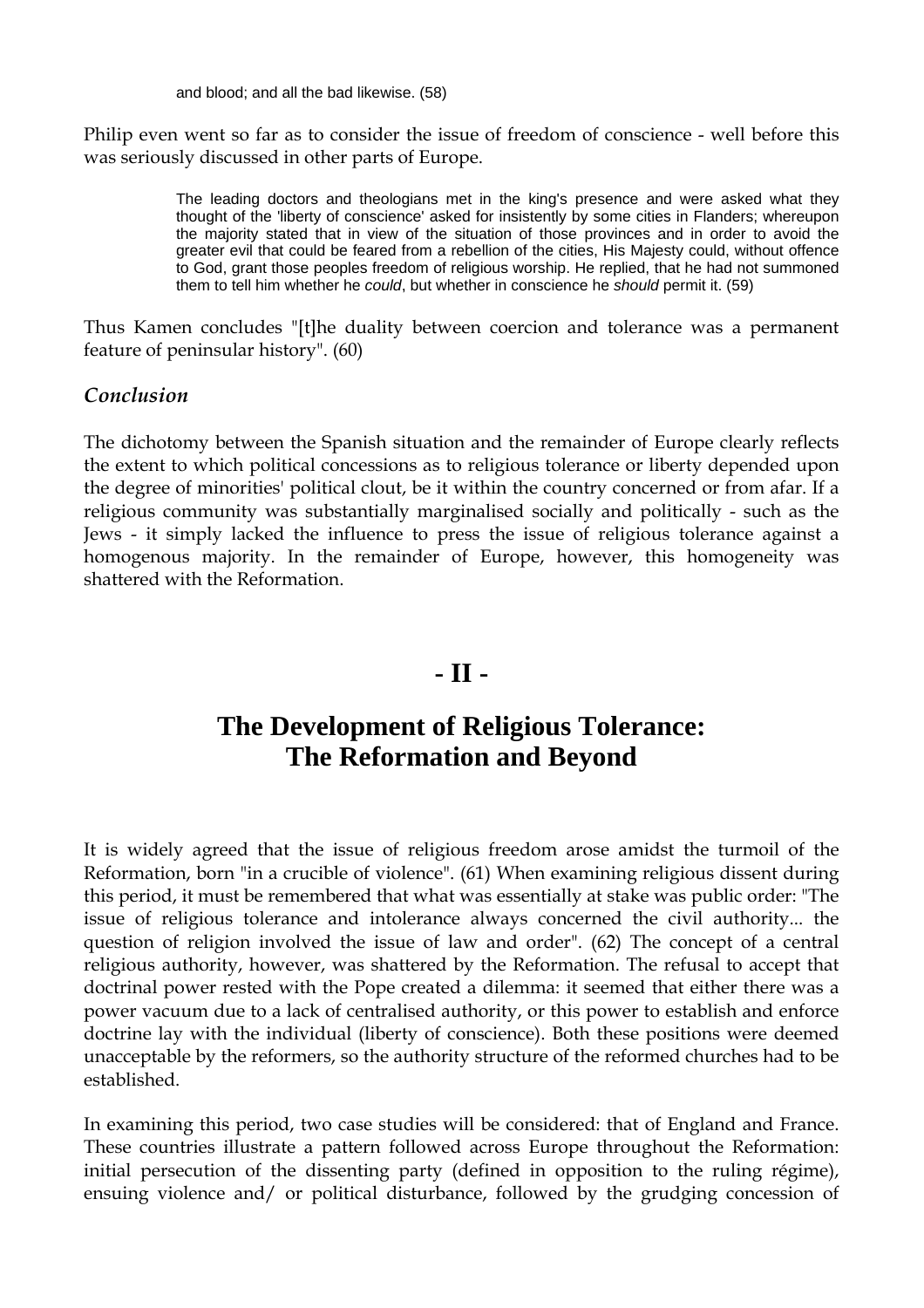increasing degrees of tolerance by the government of the day for largely pragmatic reasons.

### *The establishment of Protestant authority*

The issue of tolerance, however, would not have taken a significant foothold without political support, backed up by authority to enforce religious doctrine. A defining point in the assertion of this authority was the burning at the stake of Michael Servetus in the Calvinist city of Geneva in 1553. Pettegree describes this as "one of the formative events of the Reformation century". (63) Servetus' anti-trinitarian teachings were the catalyst for the resolution of two significant issues: what was the definitive dogma of the reformed religion; and, who held the authority to determine this dogma.

> This was a matter on which the otherwise divided reformers could agree, for they shared a common problem, one that went right to the heart of Luther's reformation. Having thrown off the power of the pope, where now did the authority to establish true doctrine lie? What was the irreducible core of belief on which no debate could be tolerated? All the reformers were acutely sensitive to the charge that in rejecting Rome they had introduced anarchy... The defence of their Church thus demanded restraints.... (64)

Thus Pettegree concludes that "in putting to death a man whose views posed no direct threat to public order, the Church and State of Geneva asserted an important principle, the right of the Protestant churches to determine the limits of dissent". (65) Servetus was subsequently held up as "a symbol of Protestant intolerance". (66) The ensuing violence of this period thus arose from the political ramifications of two established authority structures clashing, as distinct from isolated pockets of dissent. The different allegiances of the various European régimes, and the increased splintering of the reformers meant that the crisis of religious dissent would have to be resolved eventually.

## *England*

In England, the conflict brought on by the Reformation was exacerbated. The State Church the Church of England - was neither Catholic nor Protestant and within a short time of the Protestant Reformation, there was a strong dissenting movement, as well as more radical minority elements such as Anabaptists and Anti-Trinitarians. Initially the Protestant nonconformists - who, in varying degrees, advocated liberty of conscience (67) - were targeted just as pointedly as other religious minorities. The ultimate objective of this persecution was to regain religious unity with the Church of England - "a quest for conciliation" (68) - ideally by the comprehension of the dissenting voices into the established church.

The laws designed to bring dissenters back into the fold typically targeted the clergy, not lay people. Primarily there was the *Act of Uniformity* (1662), with which a minister had to comply in order to obtain or retain any benefice with the Church of England. It required a preacher or lecturer, in order to be a minister "of sound religion," to declare, *inter alia*, his unfeigned assent to the Thirty-Nine Articles of the Church of England. (69) A further example is the *Five Mile Act* (1665). This again targeted preachers, not lay people, providing, *inter alia*, that, "[p]ersons preaching in conventicles [are] not to come within Five Miles of any Corporation sending Members of Parliament". (70) Not specifically targeting dissenters, other penal laws prescribed church attendance. (71)

As the seventeenth century went on, however, the perceived "papist threat" to stability and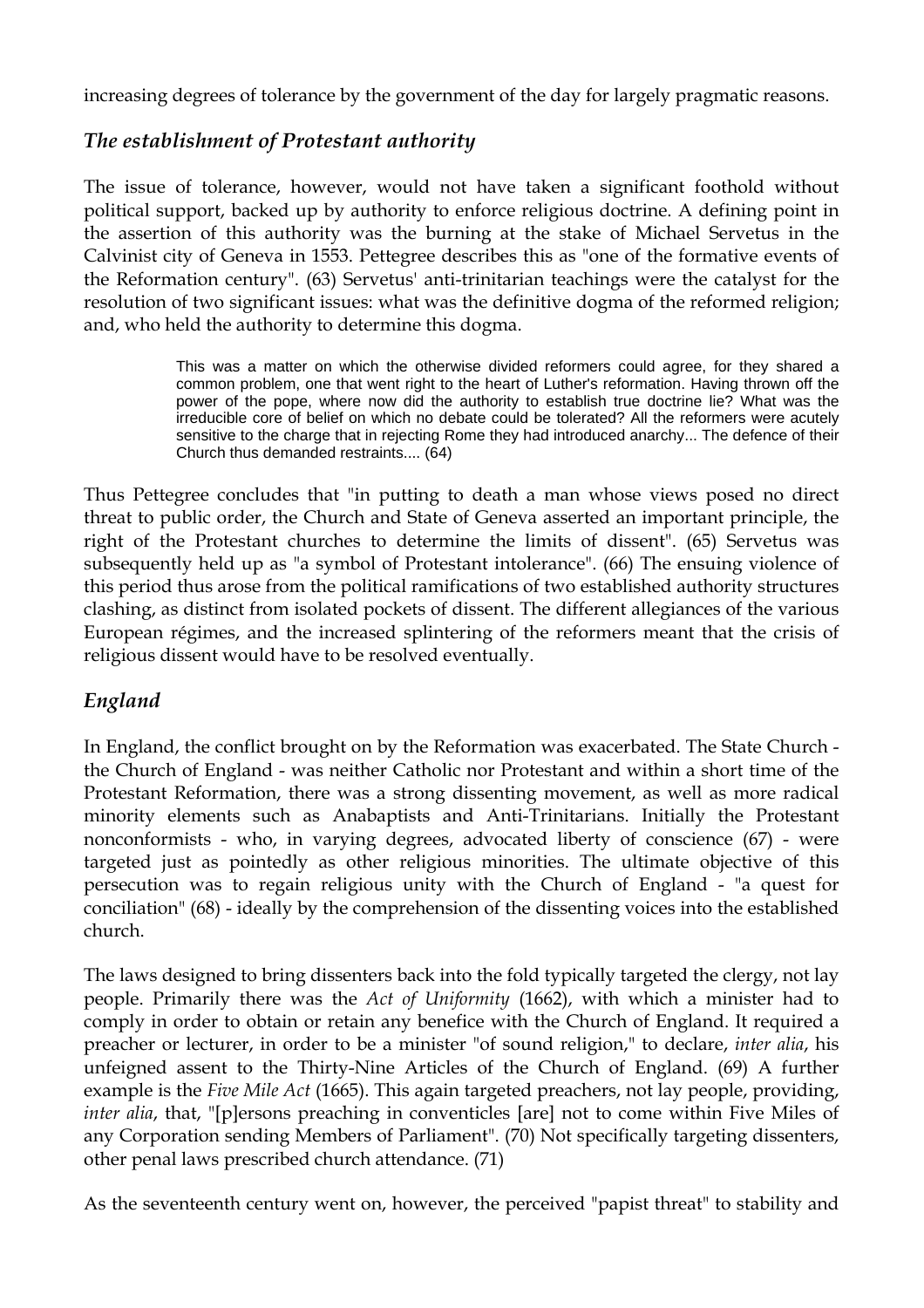good governance was such that the sporadic persecution of dissenters was interspersed by increasingly longer periods of toleration - the dissenters were granted temporary acceptance in an effort to target Roman Catholics more effectively. Davis notes that during the 1640s-50s, "[l]iberty of conscience was a temporary second-best [to comprehension], to be extended - with varying limitations, until unity was achieved". (72) Throughout this period, Catholics remained the primary target of penal statutes. (73) As was the case throughout Protestant Europe, "Roman Catholics were regarded as a subversive force because they owed allegiance to a foreign power, the pope....". (74)

The need to define who came within the established church thus became increasingly important. The definition of "us" was a flexible concept, expanded or contracted in relation to "them". Thus the first significant period of relaxation of the penal statutes for both dissenters *and* Catholics occurred during the "Catholic Experiment" - an alliance with France against Holland. (75) A declaration suspending "all manner of penal law in matters ecclesiastical" (76) was issued by Parliament just days before war was declared in 1672. Charles II had initially tried to issue this Declaration of Indulgence by means of his prerogative powers years earlier but was defeated by Parliament. The impending war, however, was impetus enough to convince Parliament, temporarily at least, to grant a brief remission of the penal laws to Catholics and Protestant dissenters alike. (77) The protracted war against the Dutch, however, tested the Parliament's patience. The Declaration failed to endure, and dissenters and Catholics were once again targeted.

Nonetheless, a widely held belief that Catholics would go so far as to kill the king in order to reconvert the country - notably in 1678, with the rumour of a "Popish Plot" - prompted another review of the laws: "The idea of Protestant reconciliation in the face of popery gained momentum through the late 1670s, and led to renewed attempts to broaden the English church in the aftermath of the Popish Plot allegations". (78) There were several failed attempts to pass a Comprehension Bill, (79) designed to bring the dissenters within the official fold of the English Church. The Nonconformist clergy, however, regarded the *Act of Uniformity* (80) as a major obstacle to any comprehension, while the established church did not wish to accommodate potentially schismatic elements. (81) Given the failure of comprehension, the tried and true strategy of relaxing the penal laws was again tried. This time, however, Catholics were clearly not intended to benefit:

> From the 1670s onwards parliamentary efforts were... made to ease the plight of Nonconformists by securing them from prosecution under laws intended against the Romans Catholics. (82)

Statutes in point included the Test and Corporations Acts, designed to preclude Catholics from office, but with dissenters as incidental targets. The *Test Act* (1673), for example, "was intended to exclude popish recusants from all civil and military office under the crown", (83) while the *Test Act* of 1678 was concerned with regulating both houses of parliament. The *Corporation Act* achieved the same design with respect to local government. The means by which these acts did so was essentially through the requirement of visible adherence to the Church of England. The 1673 *Test Act* for example, provided for a sacramental test, (84) while the *Corporation Act* required that "every member... have received the sacrament of the Established Church within the previous twelve months". (85)

These statutes were amongst those targeted in the bid to promote unity in the face of the Catholic threat. Thus, for example, in 1680, the Commons "voted against the persecution of Protestant dissenters under statutes aimed at Catholic recusants and ordered the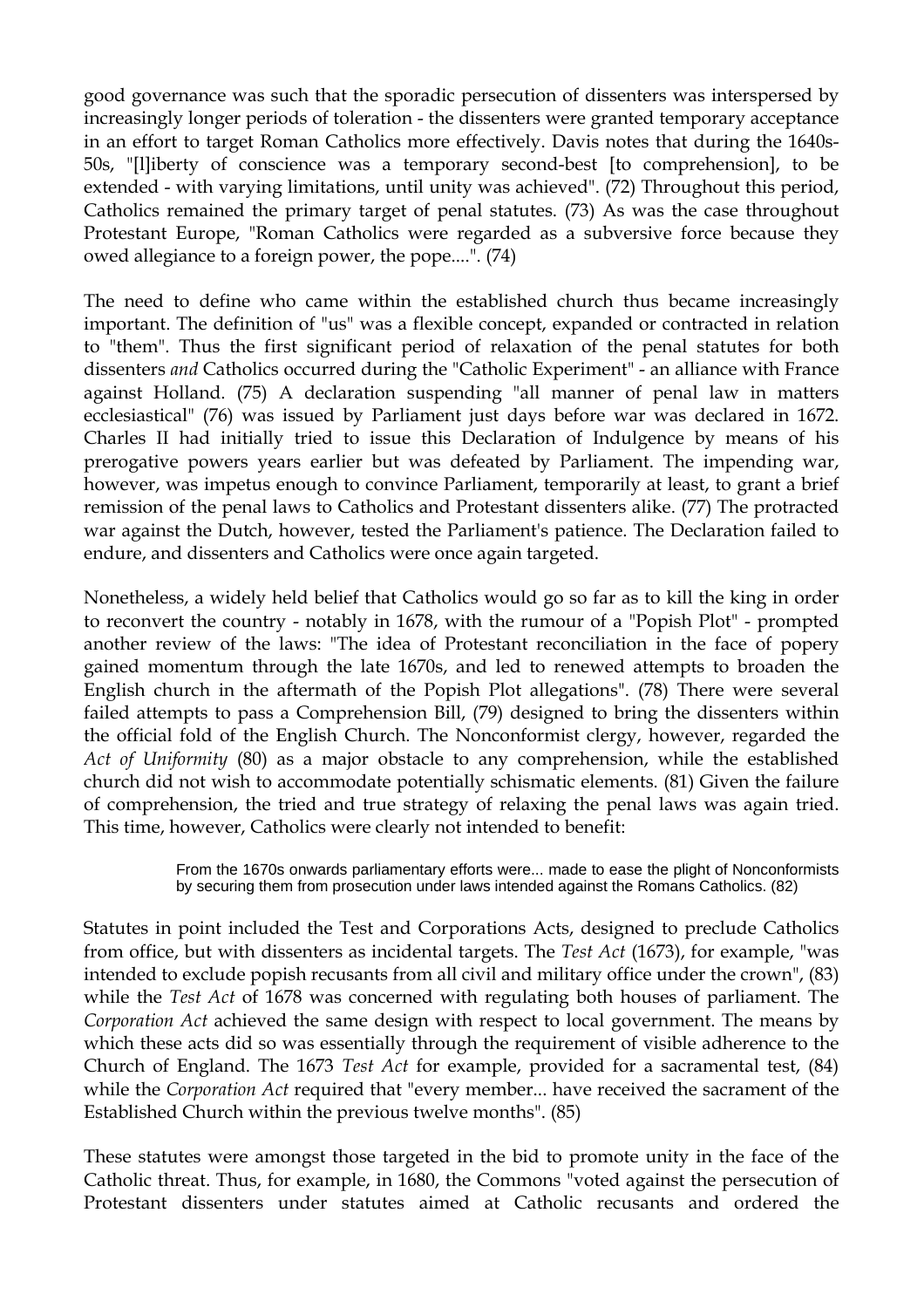preparation of a bill repealing one of the most frequently used such statutes". (86) After the "panic and paranoia" (87) of the "Popish Plot" died down, however, the dissenters were again the subject of persecution. Speck notes that in Cheshire, for example, the number of prosecutions for absence from church services more than doubled between 1681 and 1684, while indictments of conventicles rose from just eight in 1681, to 144 in 1683. (88)

In 1685, however, James II ascended the throne. The reality of a Catholic king, and the potential of a Catholic heir, led to an "Anglican alliance with dissent against a Catholic king". (89) James had introduced Declarations of Indulgence in 1687 and 1688, providing "freedom from prosecution under the penal laws to all Christians in theory, including Catholics, and even to non-Christians in practice....". (90) It was noted the Declaration of 1688 "pleases the Quakers, and independents and anabaptists and some of the Presbytery very well". (91) This was entirely too broad for Parliament and the established church, and in 1689, the *Act of Toleration* was introduced, severely restricting the freedom granted under the Indulgences. (92)

#### **The Toleration Act of 1689**

The *Act of Toleration*, despite its name, resulted in - as indeed was its design - a restriction of the religious liberty of the day. "The virtual universal toleration introduced by James II was severely curtailed." (93) It removed altogether the right of Catholics and Unitarians to worship, recognising in the words of Macaulay, "persecution as the rule, [granting] liberty of conscience only as the exception". (94) He adds, however, that "it is equally true that the rule remained in force only against a few hundreds [sic] of Protestant dissenters, and that the benefit of the exceptions extended to hundreds of thousands". (95) Amongst the many recipients, for example, were Quakers. (96) As such, at the time it was regarded "to have achieved as wide a measure of liberty of conscience as was practicable in the circumstances". (97) In signalling the cessation of the dissenters' persecution, the *Toleration Act* therefore, in some ways, marks the "partial dis-establishment" (98) of the Church of England.

By no stretch of the imagination, however, could the *Toleration Act* be regarded as ending the issue of religious freedom. For a start, it merely suspended the operation of the penal laws against the dissenters, it did not remove them. (99) And the dissenters were not entirely left to their own devices. For example, in 1714 the *Schism Act* was passed, preventing dissenters from educating their own ministers and laity. (100) The Test and Corporations Acts, furthermore, were still in operation; although these need not have necessarily disturbed the eligibility of one for office, the sacramental requirements were problematic for the conscientious dissenter: "Most Independents, Baptists, Quakers, rejecting any communion with Church of England, found the practice unacceptable....". (101) In addition, those who did not fall within its operation, most obviously Catholics, but also Unitarians, (102) were, of course, subject to continued persecution.

As should be apparent from the preceding, the religious reforms associated with the latter half of the seventeenth century in England were not motivated by philosophical or religious concern but rather political design. "Tolerance of dissent could only come about through political rather than through religious convictions." (103) Nonetheless, the concessions granted through the *Toleration Act* and the relaxation of the penal laws were never revoked.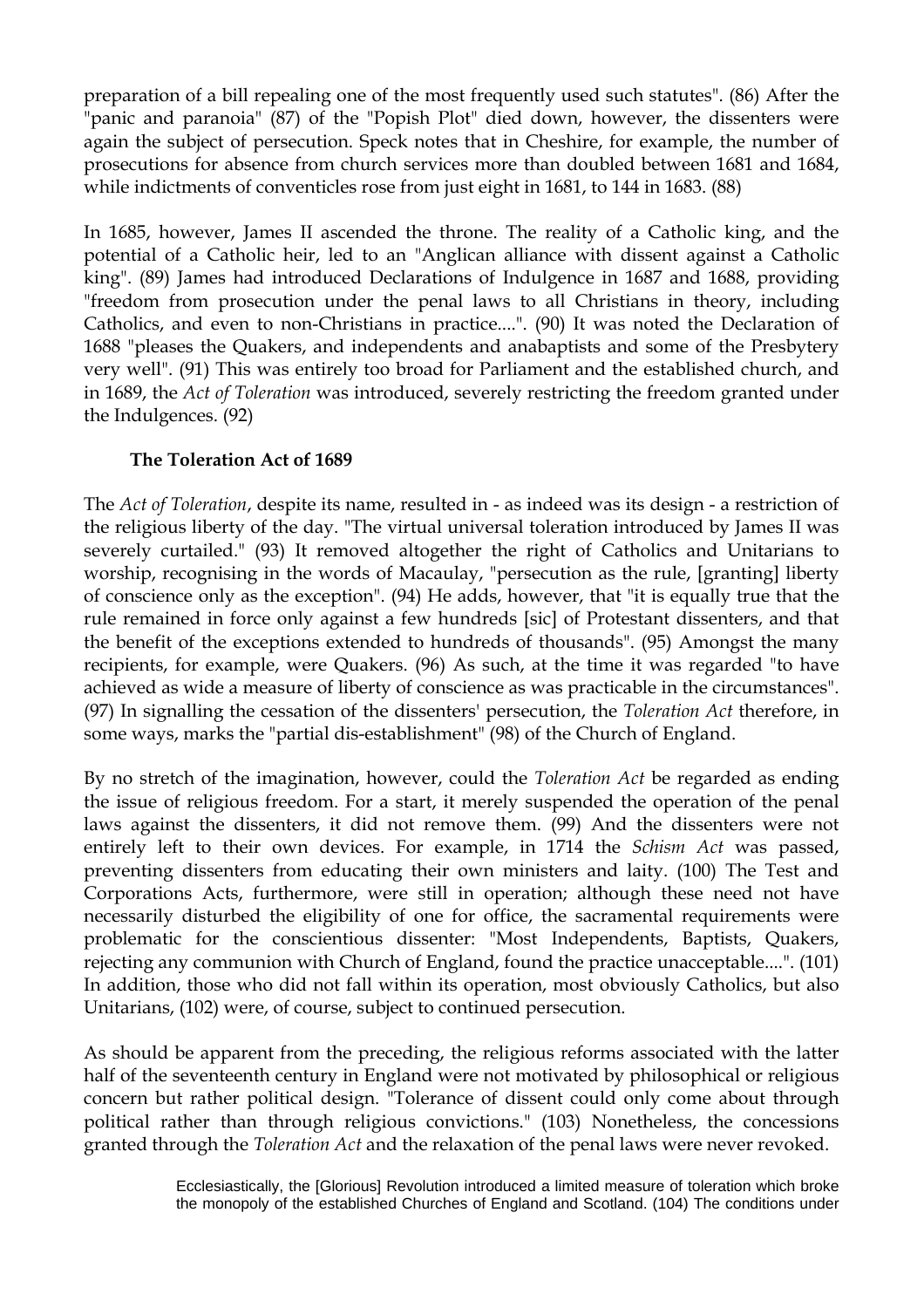which dissenting churches were permitted to assemble and to maintain a way of life outside the established Churches were still far from full toleration and did not extend to cover the Roman Catholic Church, but they were a clear break with the tradition that all citizens were expected to conform to the practice of the established Churches and be subject to their discipline. (105)

#### *France*

France, by contrast, appeared to come to terms with diversity of religions earlier than most countries and is a fascinating example of virtually all arguments for and against tolerance and freedom. After initial persecution of the Reformers during the early years of the sixteenth-century, France moved reasonably quickly to a more liberal policy. (106) Thus within 100 years of the Reformation's commencement, France had adopted a relatively tolerant position. Such a position, however, was an anathema to the prevailing political structure which was premised on the doctrine of national unity.

Across Europe, Protestants had themselves been trying to attain some degree of unity and a multitude of doctrinal statements were drafted to this effect. (107) There were, however, calls for a broader approach - one that embraced both Catholics and Protestants:

> [T]here were those who wanted a wider ranging concord, between Catholics and Protestants, concord in the strict sense of the word. Its advocates wished for the traditional Church to be reformed from within and the 'lost brethren' reunited within that Church at the expense of certain doctrinal and above all disciplinary concessions. (108)

Several colloquies were held to this effect, including Leipzig (1534, 1539), Jaguenau (1540), Worms (1541, 1557), Tarisbonne (1541, 1546) and Augsbury (1548). (109)

As a Catholic stronghold, however, France had a very strong national church. Its first interconfessional colloquy was not held until 1561 - the Colloquy of Poissy. This had very little in the way of positive outcomes: "each party tried to convert the other to its own faith; the Catholics wanted to reconstitute Roman Catholic unity while the Calvinists wanted to convert the entire kingdom". (110) Indeed the issue of religious unity was a driving force in France. The slogan, "*Une roy, une foy, une loy*" (one king, one faith, one law [realm]) - dating to mediæval times - had long been the axiomatic principle of French government. (111) "In the Kingdom of France... the safeguarding of religious unity was, from the very beginning, one of the chief duties of all kings, who at their consecration swore solemnly to 'keep the peace of the Church', and to exterminate all those whom the Church considered as heretics." (112)

As such, the Reformers were initially met with much opposition. Indeed, until 1561, practice of the Reformed faith was banned in France:

> The prohibitions cost many hundreds (possibly thousands) of lives. Henry II sought to exterminate the 'infamous Lutheran mob'. After his death in 1559, the policy of repression was continued for some months... But a series of edicts issued in 1560 and 1561 abated the repression, and after April 1561 the practice of the Reformed faith was tacitly condoned, before being legalized in the Edict of January 17, 1562. (113)

#### **Legislative activity**

The *Edict of January 1562* is indeed viewed as a turning point. Smith states that it was "the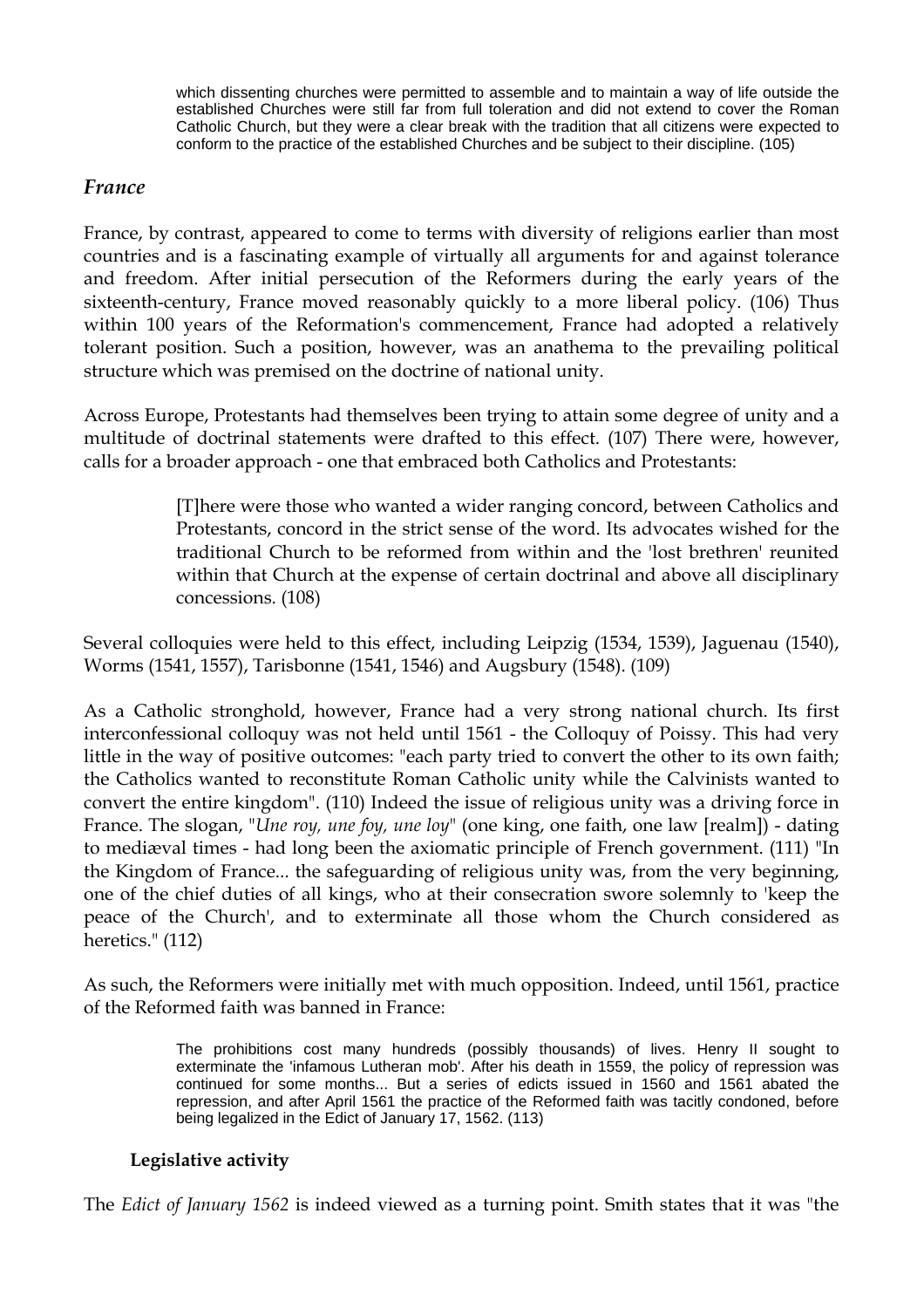first piece of legislation in Europe that permitted nationwide religious dissidence". (114) Nonetheless, it was by no means comprehensive. Calvinist worship, for example, was not afforded legal status until the eighteenth century. Nor was the edict accepted without difficulty. (116) When issued, it was justified on clearly pragmatic grounds. Indeed it included a clause stating that the concessions within were granted, "due to the pressing urgency of circumstances, obeying the Royal will; but without approbation of the new religion; everything is to be temporary until such time as another royal order is issued". (117)

The temporary nature of the edict is emphasised when one examines the legislative activity of the era. There was the *Toleration Edict of Amboise* (1563) signalling the end of the first War of Religion, yet abrogated by the various declarations of the December of the same year and the following June limiting places of worship and forbidding all Protestant activity in the royal residences. In 1568, there was another toleration edict (the *Edict of Longjumeau* - again signalling the end to a War of Religion, this time the second). This was revoked within six months, and replaced by the *Edict of Saint-Maureles-Faussés*, which imposed upon all subjects the confession of one religion: Roman Catholic apostolic. This edict proclaimed itself to be "perpetual and irrevocable". (118)

Yet within two years, the press of religious unity was eased by the *Edict of Saint-Germain* (the end of the third War of Religion). Again, however, this was quickly countered; within two months Protestant schools were prohibited, and then in 1572 all Protestant religious gatherings were forbidden - temporarily at least. Later in the same year, Huguenots were specifically targeted by an edict against those "who blaspheme the name of the Virgin and the saints". (119) Again, tolerance gained favour following the end of the fourth War of Religion in 1574, but the next year laws against blasphemers were strengthened. This pattern continued, with Turchetti describing the period between 1576-1580 as one generally supporting tolerance, while between 1585-1588, once again unity was the general goal. (120)

Finally, however, there was the *Edict of Nantes,* which afforded France, "a large measure of religious tolerance". (121) Again intended to be a temporary measure, it is widely regarded to be the turning point in the French history of tolerance. (122) Whilst the civil wars continued, this edict reflects a distinct - and never to be reversed - move towards the increased acceptance of religious diversity. Indeed Henry IV's attempts to reinstate religious unity in 1593 and 1607 (123) indicate the extent to which tolerance had gained widespread acceptance.

#### **Arguments for and against tolerance**

Behind these incessant fluctuations, there was vigorous intellectual activity voicing the arguments supporting the various alternatives. The reasons given for the stances varied greatly. They ranged from the extraordinary statement of Michel de L'Hôpital, (124) who opined "L'excommunié ne cesse pas d'estre citoyen", (125) as opposed to the classic argument based upon skepticism: "no moral man, whoever he may be, can through any human argument or reasoning judge with certainty what is true". (126) Even within the more conservative ranks there was a prominent push (particularly during the 1560s) for religious freedom, or at least tolerance, as the means of returning to religious, and more pointedly, social unity. (127)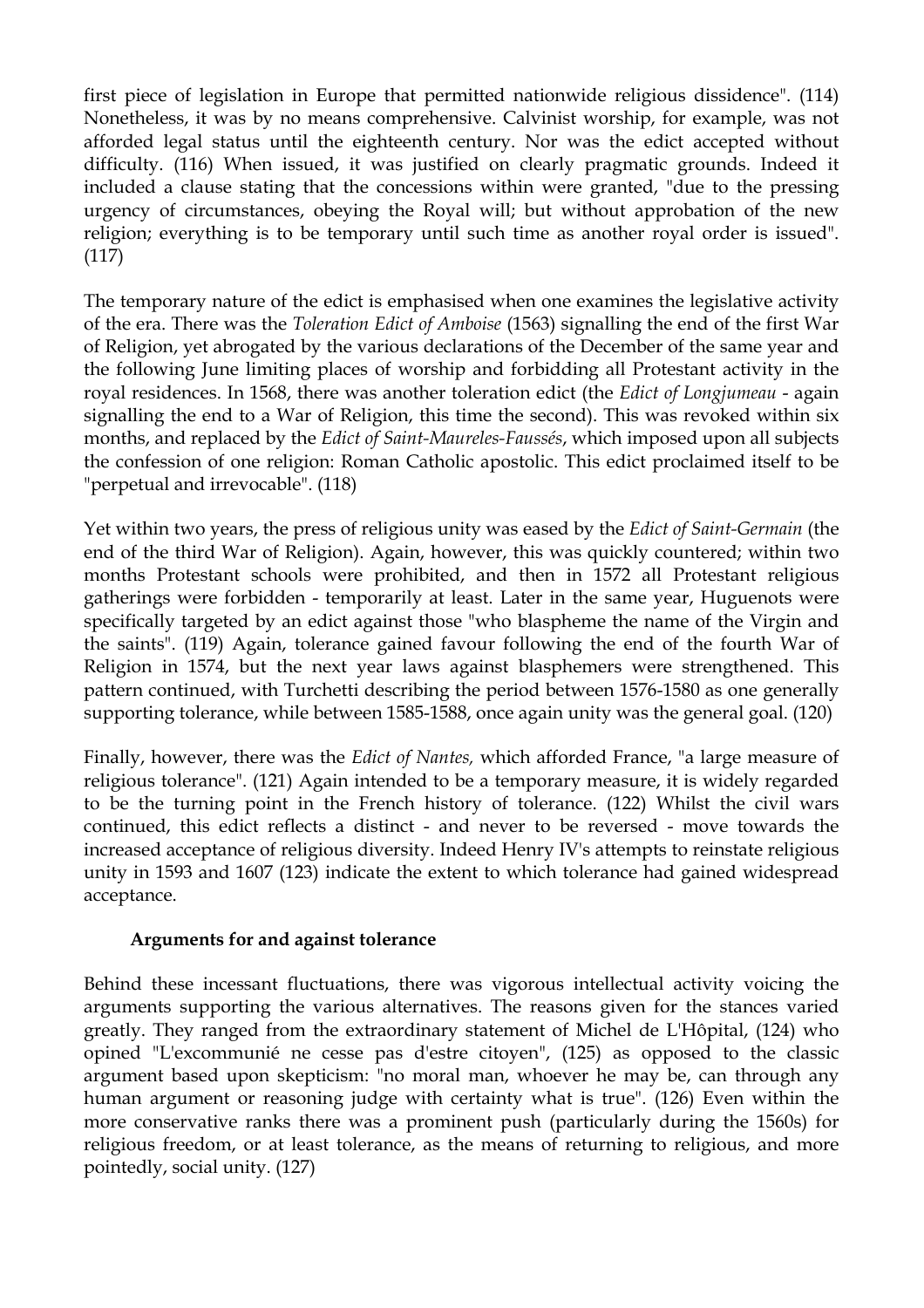Apart from national religious unity, a significant point of contention was the logic, or lack thereof, of having two or more religions - "the existence of two religions cannot be inherently right". (128) Tolerance was seen to offer legitimacy to (at least) two religions, yet logic demanded that the true religion be embraced while the false was effaced from the nation. Nonetheless, the violence of the period motivated even those who held this position to call for tolerance, and in some instances, freedom. The anonymous *Exhortation aux princes* (1561), for example, recognises the illogicality of two religions, but states that the quickest way to peace is the permission of freedom of conscience. The author states that it is the will of God that we live "in peace of conscience, without threatening other people's lives, and in the religion to which we consider we have been called". (129)

Although there were several prominent advocates of tolerance or freedom, both lay and clergy, (130) few were in favour of either position for its own sake. Indeed Turchetti describes Sebastian Castellio - author of *Conseil à la France désolé* (October 1562) - as "the lone voice proclaiming the true open-minded and definitive tolerance, which both the Catholics and the Protestants detested". (131) For the most part, however, largely pragmatic reasons primarily the desire to bring an end to the overwhelming devastation caused by years of civil wars - were the principles underlying "liberal" positions.

#### **The Revolution and beyond**

It is interesting to note that during the French Revolution - despite its strong anti-clerical overtones - the rhetoric of freedom was prevalent. Prior to the Revolution, the relationship between (the Catholic) Church and State was one of mutual support. The Church, however, was a major target of the Revolution - within five years, church lands had been nationalised, churches had been closed across the county, and clergy was subject to widespread persecution. As such religious practice was largely curtailed: measures included the denial of access to churches and the prohibition of ringing of bells, as well as the performance of outdoor festivals, processions and funerals. (132)

Nonetheless, article 10 of the *Declaration of the Rights of Man* stated, "No one should be disturbed on account of his opinions, even religious, provided their manifestation does not derange the public order established by law". This (albeit grudging) allowance of freedom (134) was taken to heart by the people. This is illustrated by the rhetoric of the Catholic revival, commencing in the latter part of 1794. (135) Contrary to the popular view of this revival as a "counterrevolutionary reaction", (136) Desan states that "many Catholic revivalists... not only consistently supported the Revolution but also turned its promises and ideology to their own advantage". (137) Thus those demanding freedom of worship relied on the rhetoric of the Revolution: (138) villagers in the town of Auxerre in 1795, for example, presented their demands for the use of their church with cries of, "Glory to God! Respect for the Convention and the constitutional authorities! Viva la République!". (139)

Such demands were generally based upon the widespread belief that the Revolution was in fact the source of a guaranteed right to religious freedom:

> The notion that the Revolution itself was the basis of popular sovereignty, religious liberty and freedom of belief and expression was more than a rhetorical tactic to appeal to authorities: it was a deep-rooted conviction among people newly educated and formed in the heat of revolution. (140)

Despite a brief experiment with a separation of Church and State, (141) the Revolution,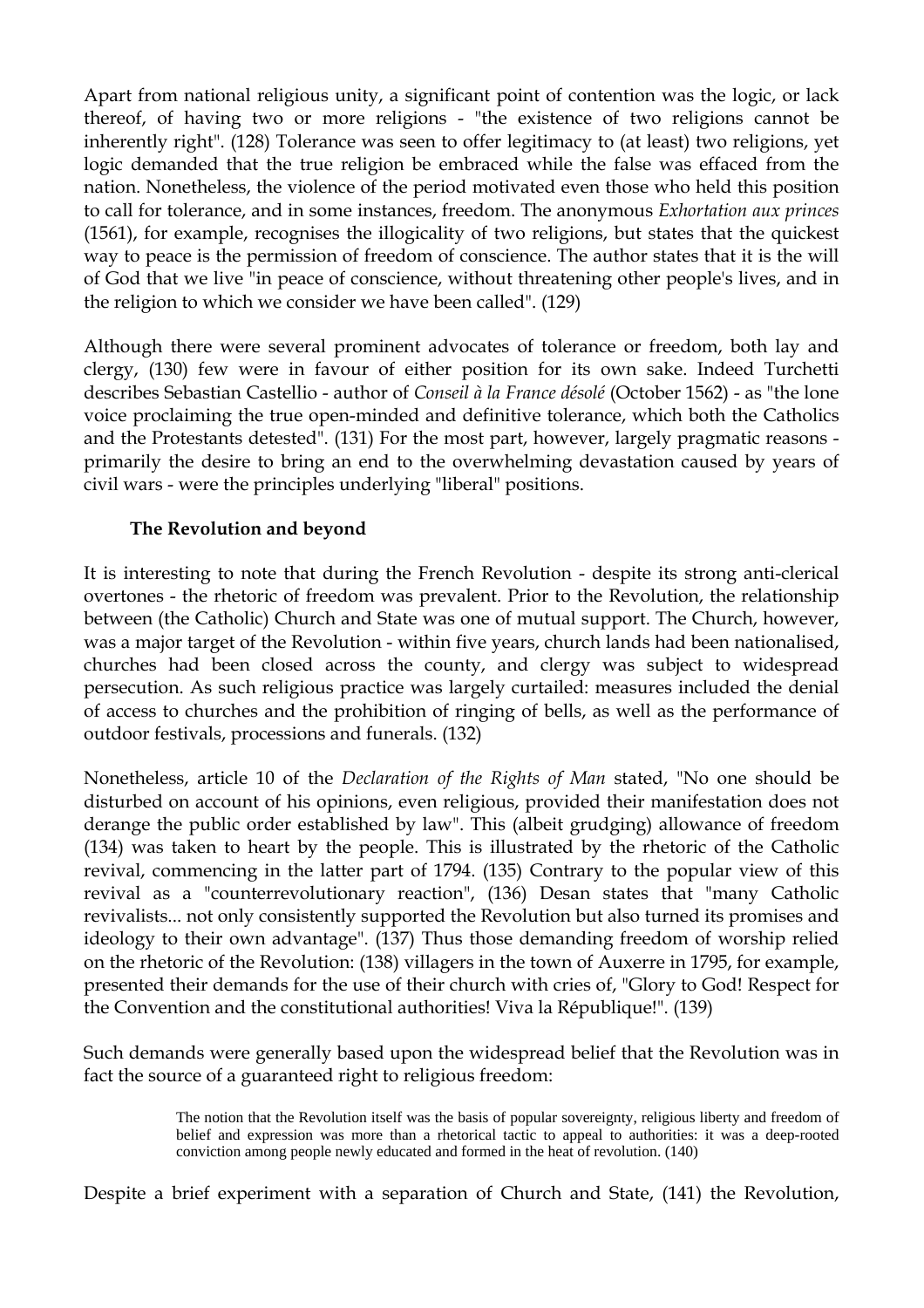however, did not remove the close ties between the French State and the Catholic Church. Nonetheless, it evinces the extent to which freedom of religion had become entrenched in the national psyche.

### *Conclusions*

Thus, while the rhetoric of the Revolution illustrates the extent to which religious tolerance had entered into the ideology of ordinary people, the actual granting of tolerance was always motivated by (most often, political) expediency, as opposed to ideology. While this is clearly illustrated in the case studies above, it was a trend that occurred across Europe. Immediate issues included the need to boost army recruitment, (142) the accommodation of refugees (notably Catholics following the French Revolution), (143) the general inability to enforce laws against dissenters due to their sheer numbers, (144) and various political alliances. (145) In Austria, for example, Joseph II (selectively) granted citizenship in 1781 to non-Catholics in order that they might "be free to engage in agriculture or in a craft to the greater benefit of the state". (146) Earlier his mother had signalled a slight separation between church and state by limiting the number of religious holidays - all in the interests of productivity. (147)

Those campaigning for greater freedom or at least tolerance, were not unaware of these considerations. Thus Alexander Hay, a prominent Scottish Catholic, "blatantly offered to trade Highland troops [during the time of the American War of Independence] for toleration". (148) During the same period of time but across the Atlantic, the Roman Catholic bishop (and later, archbishop) of Baltimore, John Carroll, used a similar argument. He noted the extent to which Catholics had supported the Revolution, despite the disregard with which they were held by their fellow countrymen: (149)

> [H]e stressed repeatedly that since Catholics had proven the social utility of their faith, 'it is not only contradictory to the advanced principle of equality in Religious rights, but a flagrant act of injustice to deprive them of those advantages', which they had worked so hard to procure for the nation. (150)

It is to be noted that religious freedom was indeed the first amendment made to the American Constitution. James Madison, author of the *Bill of Rights*, for example, considered the free exercise of religion as a right, "precedent both in order of time and degree of obligation to the claims of Civil Society". (151)

Thus, the politics of dissent and toleration clearly preceded its philosophical underpinnings: "the main cause of toleration was its increasing need... itself a function of increasing religious diversity". (152) The enormous impact of the liberal tradition - as enshrined in documents such as the *Declaration of the Rights of Man*, the American Constitution and the *Bill of Rights* (153) - however, meant that religious tolerance quickly came to be seen as fundamental to a free and democratic society, not merely an instrument of political expediency.

# **Philosophical Underpinnings**

## *John Locke*

The emerging rationale underlying toleration, and later expanded to advocate freedom of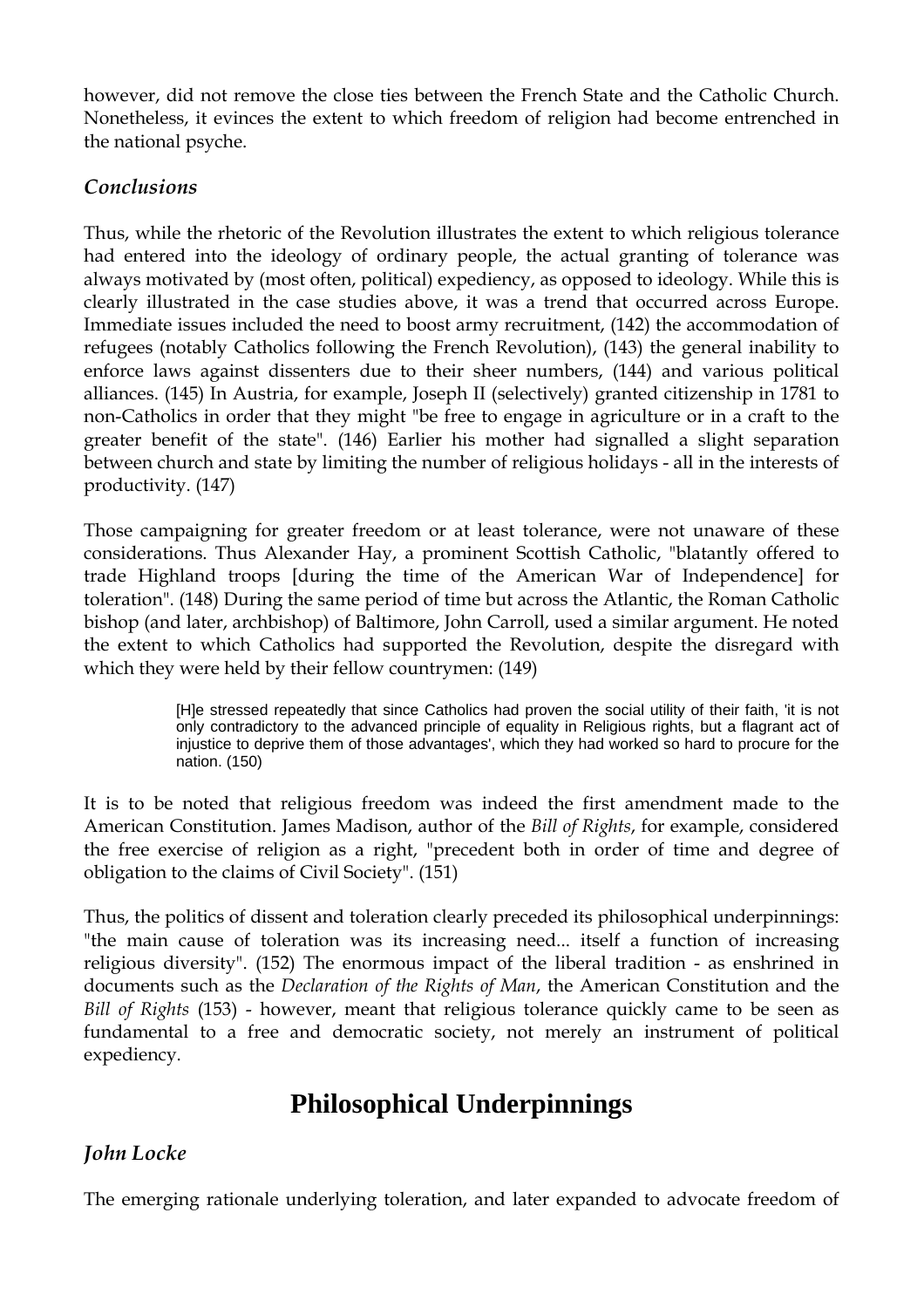religious diversity, was fundamentally liberal. (154) Hobbes and Locke are the two philosophers seen to exemplify the birth of the "liberal tradition" (155) and its far-reaching consequences. "It is truly the case that Hobbes and Locke inaugurated the tradition of human rights thinking which we associated with them." (156) Although Hobbes did not focus a great deal upon religious tolerance, (157) Locke addressed this issue specifically.

In his early advocacy of liberty, Locke often pursued what were then held to be quite radical positions. Although he never moved beyond advocacy of tolerance (and even then, a limited tolerance), the arguments proffered rested not so much on the futility of enforcing religious unity or the pragmatic concerns of army enlistments, but rather philosophical, even spiritual bases for such a position. His advocacy of tolerance, however, had its own inherent contradictions; once overcome, however, they led inevitably to a conclusion in support of religious freedom. Thus, while the ideology of the free exercise of religion was certainly not Locke's goal, it was his legacy.

By no means, however, had even tolerance always been his position. Indeed, with the publication of his *Two Tracts on Government* in 1660, he gives a strong rebuttal to the notion of conscience and notably, the separation of religious and civil authority which was later to become his dominant paradigm. Indeed, his position as stated in the *Two Tracts* has been described as "decidedly intolerant". (158) Locke initially responded to decades of religious war throughout Europe by advocating centralised authority in the form of strong government. In like manner to Hobbes, he states "a *general freedom* is a *general bondage*". (159)

Snyder identifies the fundamental question of religious tolerance during the seventeenth century to be "broached in terms of whether a civil magistrate had the authority to make law concerning indifferent matters of religious worship or practice, an indifferent matter being one on which God has not explicitly ruled in the Scriptures". (160) Locke's unequivocal answer to this question was in the affirmative: "[T]he supreme magistrate of every nation what way soever created, must necessarily have an *absolute* and *arbitrary* power over all the indifferent actions of his people". (161) Indeed not only did the magistrate have the power to decide indifferent matters such as liturgical issues and even dietary observances, Locke argued that, in the interests of social harmony, he should. (162) Although he clearly regarded liberty as important even at this stage, (163) it was to be subordinated to the interests of civil unity and peace:

> Grant the people once free and unlimited in the exercise of their religion and where will they stop, where will they themselves bound it, and will it not be religious to destroy all that are not of their profession? (164)

Scholars tend to characterise this response in the context of the religious wars of the early seventeenth century: "Locke was clearly haunted by the spectre of civil war which had plagued much of Europe... during the first half of the century....". (165) As such, Locke's conferral of such broad power upon the civil magistrate was firstly, the identification of religious diversity as the source of civil strife; secondly, it was an attempt to remove the potential for such disorder - manifested in such a tragic manner throughout his lifetime - by a strong central government: (166) "The specter of disorder, anarchy, and chaos pervade this work". (167)

#### **Letter Concerning Toleration**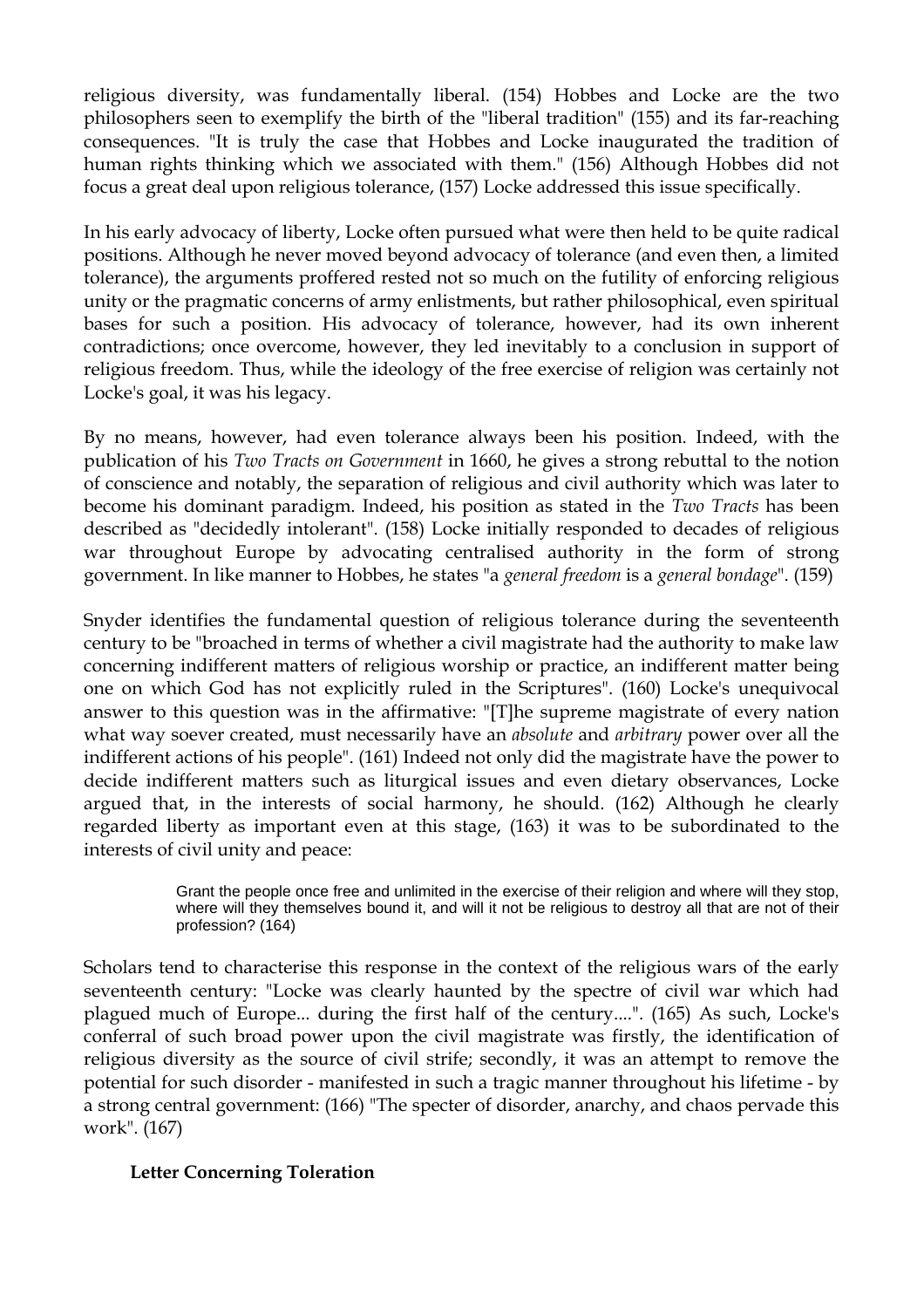In his *Letter Concerning Toleration*, however, Locke clearly adopts a different approach. Written in 1685 and published anonymously in 1689 as *Epistola de tolerantia*, it was the first of three (in addition to a fourth fragment) letters he wrote on this issue. Famously, he asserts, "the care of each Mans Salvation belongs only to himself", (168) going on to state:

> No private Person has any Right, in any manner, to prejudice another Person in his Civil Enjoyment, because he is of another Church or Religion. All the Rights and Franchises that belong to him as a Man, or as a Denison, are inviolably to be preserved to him... What I say concerning the mutual Toleration of private Persons differing from one another in Religion, I understand also of Particular Churches; which stand as it were in the same Relation to each other as private Persons among themselves.... (169)

Creppell identifies five discrete reasons given by Locke in defence of toleration:

Christian doctrine upholds it;

It denies public justification of conflict by self-serving leaders;

One cannot know for certain if one particular doctrine is correct; (170)

Persecution by the sovereign is irrational;

Individual persons must have the liberty to choose of their own way to salvation. (171)

These, of course, are closely related, and thus one finds that his position on the separation of the religious and civil spheres, wherein Locke states, "I esteem it above all things necessary to distinguish exactly the business of civil government from that of religions, and to settle the just bounds that lie between the one and the other", (172) is heavily grounded in theological argument. (173) This is sometimes stated in terms of the dichotomy between interior/ exterior or private/ public realms - and was to have immense and long-standing influence. Upon Montesquieu's addition of the judiciary as a further distinct sphere, for example, there is the foundation of the doctrine of separation of powers, axiomatic to the constitutional structures of both the United States of America and Australia.

It is this separation which forms the crux of Locke's argument - Mitchell describes it as "the cornerstone of Locke's call for toleration". (174) Considering the public and private realms, Locke considered that the human actions, experiences and ideas associated with both to be so "radically dichotomous" that "[t]oleration was shown to be natural or self-evident". (175) Thus the separate sphere of the individual - both with respect to expression and experience is inviolable. (176)

This separation, in small part, rests on the very notion of liberty of conscience previously rejected by Locke. As "liberty of conscience is every... [person's] natural right", the church must be viewed as "a thing absolutely separate and distinct from the Commonwealth". (177) Fundamentally, however, the separation of Church and civil authority is grounded in Locke's reading of the New Testament: "toleration is made necessary by the New Dispensation". (178) While Israel was founded upon a theocracy, created by the Covenant, Christ clearly states his kingdom is not of this world. Thus Locke argues,

> [T]he commonwealth of the Jews, different in that from all others, was an absolute theocracy; nor was there, or could there be any difference between that commonwealth and the Church... But there is no such thing under the Gospel as a Christian commonwealth... [Christ] indeed taught men how, by faith and good works, they can obtain eternal life; but He instituted no commonwealth. (179)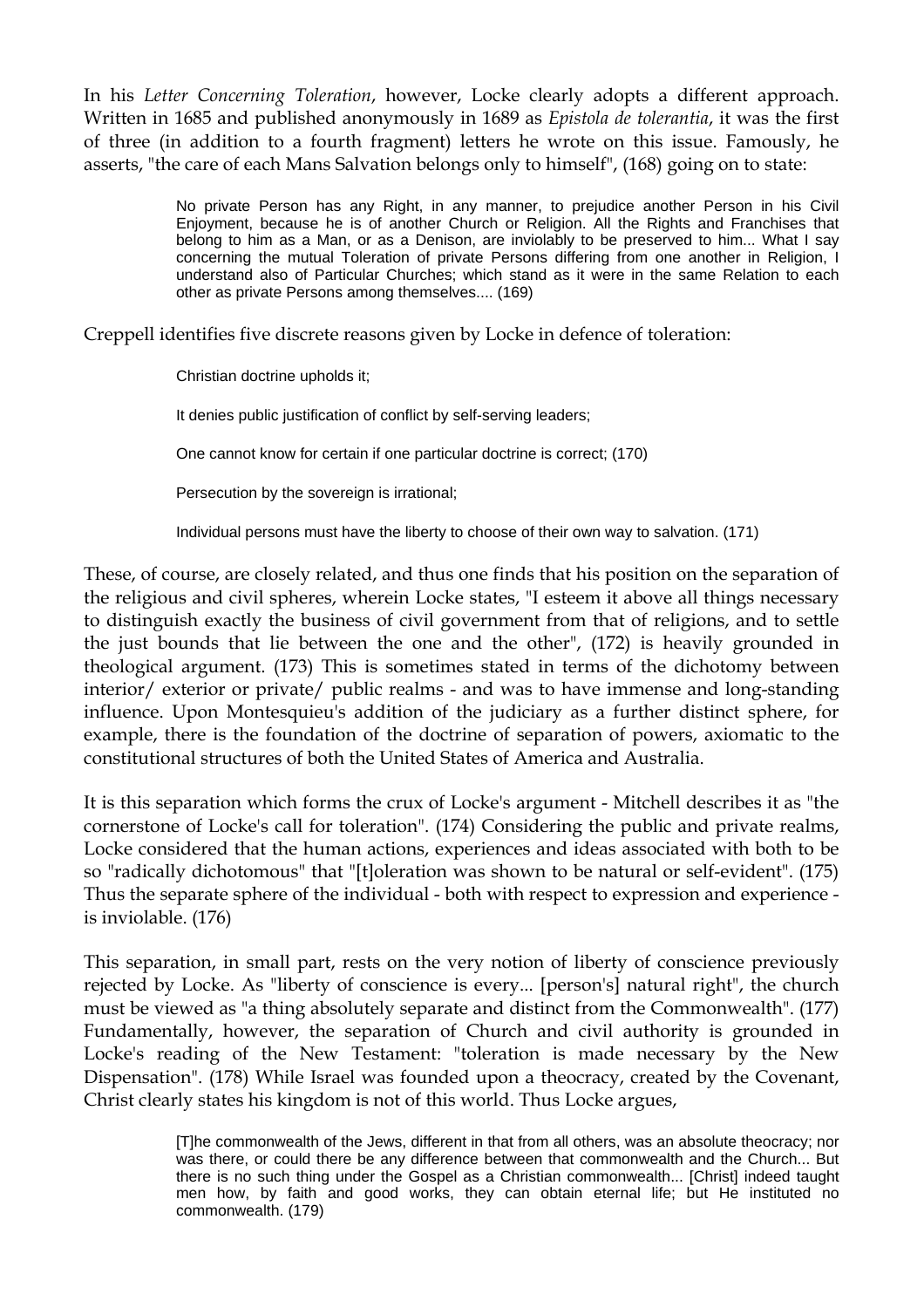In a complete reversal of his views as stated in the *Two Tracts*, Locke then argues that tolerance will enhance social harmony:

> "[If the commonwealth and church would each] contain itself within its own bounds - the one attending to the worldly welfare of the commonwealth, the other to the salvation of souls - it is impossible that any discord should ever have happened between them. (180)

Indeed, he submits that lack of tolerance lies at the heart of previous conflicts:

It is not the diversity of opinions (which cannot be avoided), but the refusal of toleration to those that are of different opinions (which might have been granted), that has produced all the bustles and wars that have been in the Christian world upon the account of religion. (181)

The fact that society must tolerate religious and moral diversity simply because they are so fundamental to individual identity - things not to be quibbled with - is, according to Baird, a lesson Locke drew from his earlier incursions into public debate and passed onto the Enlightenment. (182)

The very foundation of such tolerance - the delineation of church and civil authority, also provided boundaries which further protected from civil strife:

> Locke now saw that toleration, as the establishment of boundaries, particularly that between public and private, constituted a way in which the individual freedoms and expression that he had always valued could be channeled, thereby making their chaotic tendencies less inevitable. (183)

As such, Locke came to see that the separation of church and state - essentially, for him, theologically grounded - led to a philosophical commitment to toleration, with the happy consequence of social harmony. Thus his pragmatic arguments against toleration are overturned with a new pragmatism, (184) the validity of which history appears to bear out.

It must be remembered, however, that the limits imposed by Locke on the extension of tolerance extend well beyond the separation of public from private. Despite his position being described as one of "radical toleration", (185) Catholics and atheists were never accorded this "natural" (186) and inviolable (187) right. While he urged freedom of worship for dissenters, (188) Jews (189( and even "the heathen Indians of the New World", (190) at no stage did he relax his position with respect to Roman Catholics. Indeed, Goldie states, "Locke was always deeply hostile to catholicism and utterly inflexible in the face of it". (191) Although Locke had some quite radical views with respect to naturalisation of citizens and arising questions of loyalty, (192) the question of Catholic loyalty to a foreign power again seems to be the source of intransigence. (193)

Given that Locke asserts that freedom of conscience is a natural and inviolable right for all, this does seem a radical inconsistency lacking adequate foundation. Nonetheless, Hill notes:

> The persistence of anti-Catholic sentiments among the English and Scottish intelligentsia should cause little surprise. For well into the eighteenth century the standard church histories in Britain were written by Protestants, and there was little opportunity for correctives to the orthodox view that the history of the papacy was one of 'total depravity and corruption of doctrine and moral', while the Pretender's Catholicism and his dependence on France and Spain helped maintain the perceived association between Catholicism and arbitrary government.... (194)

Ultimately, Locke appears to justify his position by holding that the Catholic issue is one of foreign allegiance and as such, a public matter. His line between public and private,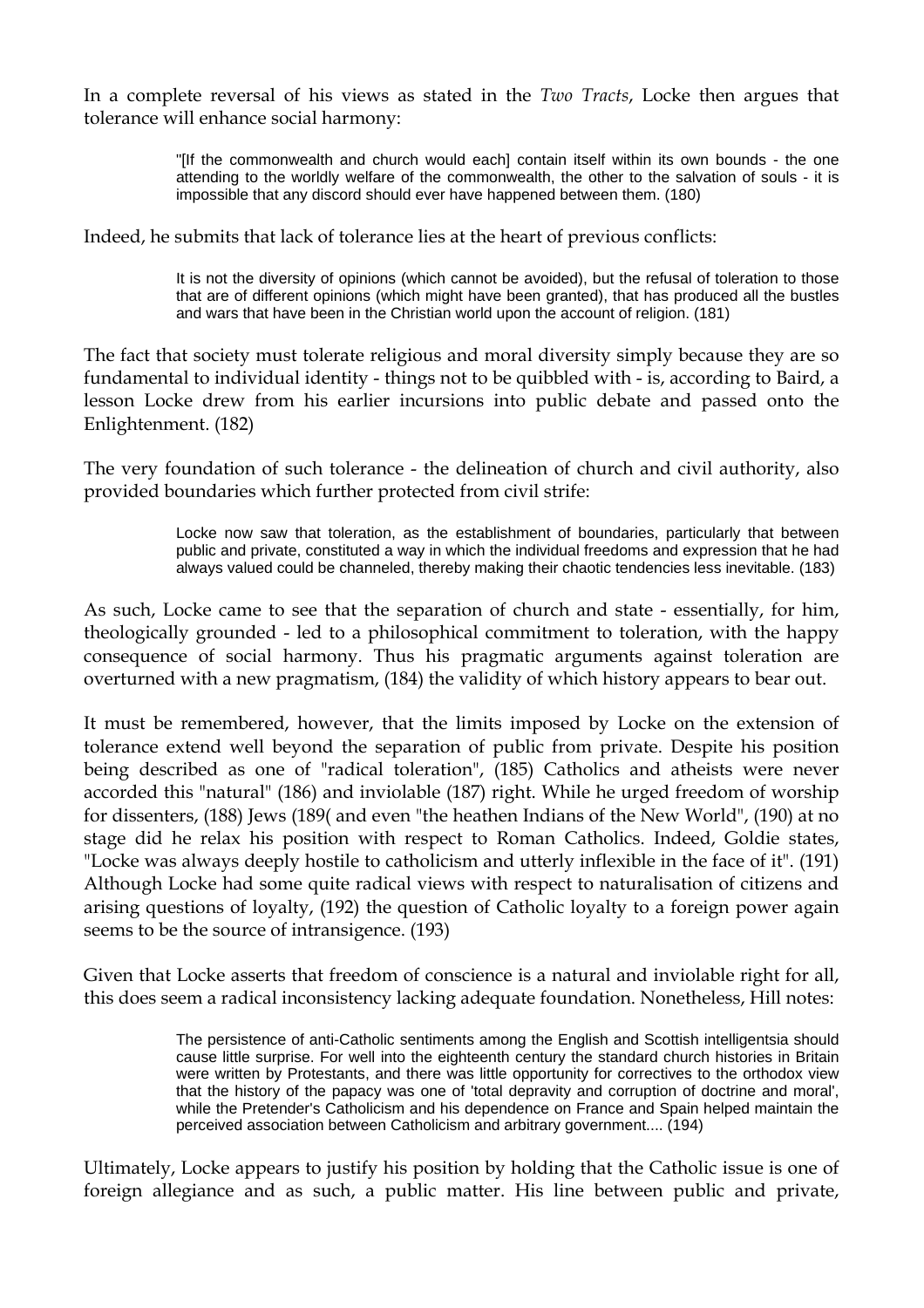however, is - as would surprise no-one - very difficult to draw. My private conscience may demand that I abide by the teachings of the Pope (or, alternatively, the Ayatollah Khomeni), yet the public good may require that my loyalties be undivided. Yet if through my own processes, I arrive at the same moral conclusions as the Pope, without declaring myself Catholic, Locke will defend my freedom of conscience. Furthermore, it should be noted that, perhaps unsurprisingly given Locke's earlier treatises, in "borderline" cases, he will err on the side of civil unity.

This problem ultimately reflects the dawning of the modern debate as to how far a liberal, or for that matter, any system should encompass beliefs antithetical to its own:

> The pluralist will tolerate all other views, except those which deny such universal human rights and the doctrine of pluralism itself. Here we arrive at one of the fundamental problems for 'open' democratic societies: are there real limits to what can be tolerated? (195)

Contemporary examples of this problem include the United States' banning of the Communist Party, the Rushdie affair (196), and again, Catholic allegiance to the Vatican, this time in China. (197)

#### *Thomas Paine*

Paine, as opposed to Locke, reflects a more general stance. He is notable as being one of just two people to play significant roles in both the French and American revolutions - the point at which the right of religious *freedom* was formalised and institutionalised. (198) Thomas Paine's impact on this issue was more immediate than Locke's. Whereas the latter's legacy is fundamental to the emergence of arguments underlying religious liberty, Paine exerted direct influence upon the constitutional structure of France and America during the revolutionary era. He assisted, for example, in the drafting of the new French Constitution and was even conferred honorary citizenship by the French National Assembly. (199) The axiomatic belief - all men are born equal - is the "basis [upon which] the sentiments found in Thomas Paine's *The Rights of Man* and in the French and American revolutions, can be largely reformulated and then declared universal in the U.N. charters of human rights". (200) Thus, Fitzsimons describes the United Nations as "an organization founded on the Painite ideal of abstract and universal rights". (201)

In like manner to Locke, Paine places great value on liberty - "[it shines] as the human goal". (202) Thus, "every man, Paine presumes with Locke, is naturally free to order his actions as he sees fit without depending on the will of others, a freedom constrained only by every other person's natural right". (203) His doctrine is based on natural law principles, and Paine argues,

> The principle of an equality for rights is clear and simple. Every man can understand it, and it is by understanding his rights that he learns his duties; for where the rights of men are equal, every man must finally see the necessity of protecting the rights of others as the most effectual security for his own. (204)

His view of a social contract, however, stands in stark contrast to that of Hobbes: "Man did not enter into society to become worse than he was before, not to have fewer rights than he had before, but to have those rights better secured". (205)

Paine is of course well known for his polemic against institutionalised religion. In the *Age of*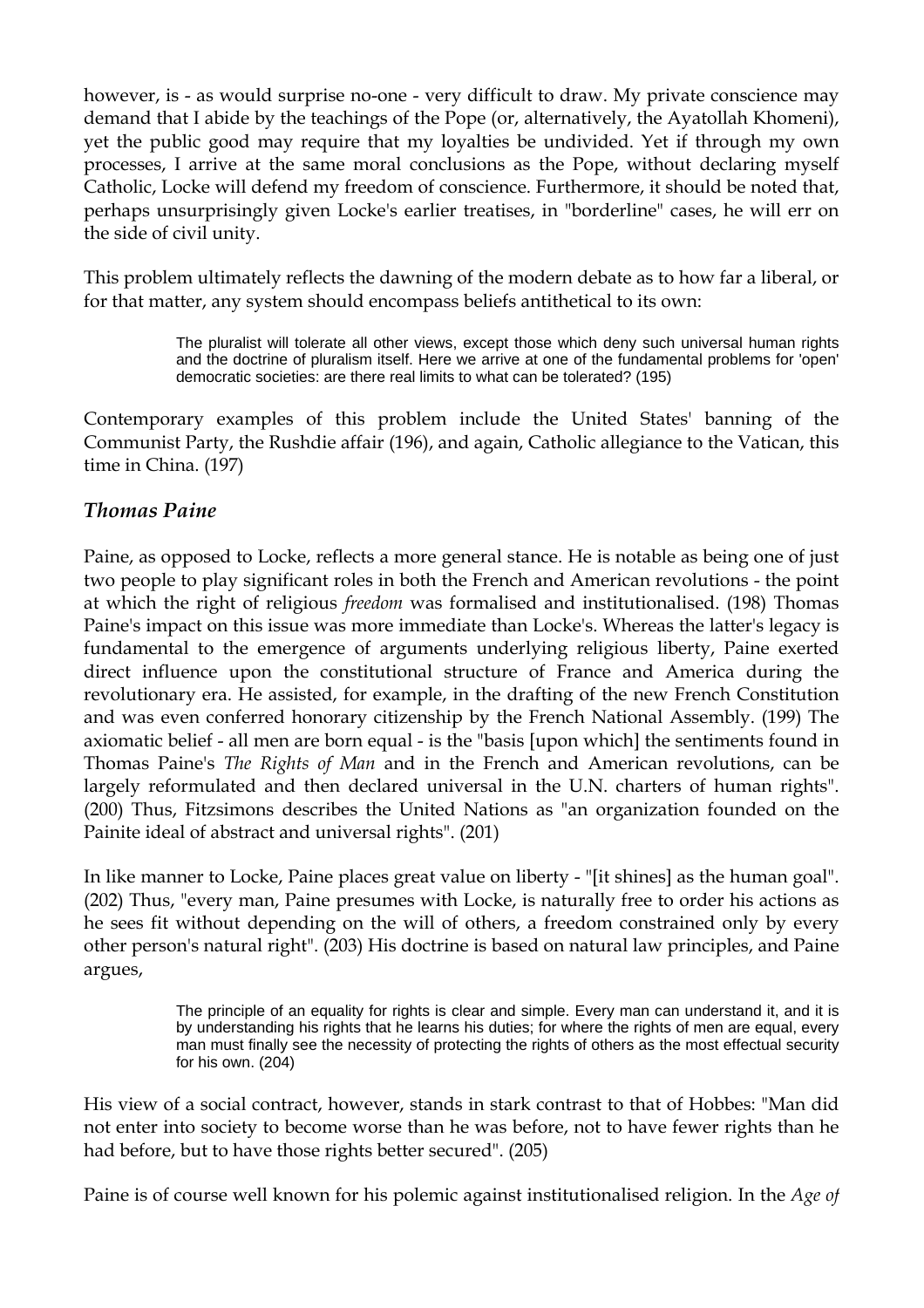*Reason,* both Christianity and Judaism are portrayed as "corrupted creeds, the good aspects of which - monotheism and benevolence - have been fatally marred by pagan accretions and residues". (206) Although Paine affirmed his belief in "a single God and Creator", (207) his distaste for religious institutions is profound:

> My own mind is my church. All national institutions of Churches, whether Jewish, Christian, or Turkish, appear to me no other than human inventions set up to terrify and enslave mankind, and monopolise power and profit. (208)

Furthermore, he viewed the Christian religion in particular as a threat to the social spirit: "the ethic of redemption undermines civil morals". (209)

Nonetheless, Paine's defence of natural rights is such that religious liberty is well protected. His advocacy of freedom of speech (and implicitly, conscience) necessarily encompasses freedom of religion:

> The unrestrained communications of thought and opinions being one of the most precious Rights of Man, every citizen may speak, write, and publish freely, provided he is responsible for the abuse of this liberty, in cases determined by the law.... (210)

Specifically with reference to matters spiritual, he states,

The key to Heaven is not in the keeping of any sect, nor ought the road to it be constructed by any. Our relation to each other in the *world* is as *men*, and the man whose is a friend to *man*, and to his rights, let his religious opinions be what they may, is a good citizen. (211)

Thus, while Paine was not as concerned directly with the issue of religious freedom (or tolerance) as was Locke, his broader defence of natural rights means that the protection he advocates is necessarily more encompassing. Nonetheless, his profound impact is often overlooked. Alfred Owen Aldridge argues that this is due to the very fact that his ideas are now so widely accepted:

> In the political realm, his principles are now considered axiomatic - and for that reason, no longer associated with him. The universal acceptance of his principles has paradoxically meant the decline of his popularity, for the degree to which they have been accepted and applied in society, they have lost the aura of novelty and individuality. (212)

The wide acceptance of these principles is such that their influence on modern human rights doctrine is clearly discernible.

## *Conclusions*

Thus while the period of the Reformation provided the political impetus for the granting of tolerance, it is the liberal tradition which underscores much of its ideology. The extent to which the rhetoric of liberalism entered the popular consciousness is clearly demonstrated by the calls for religious freedom during the time of the French Revolution, and the prime position granted to it within the Constitution of the United States. (213) It is this liberal tradition which largely underlies our present understanding of human rights.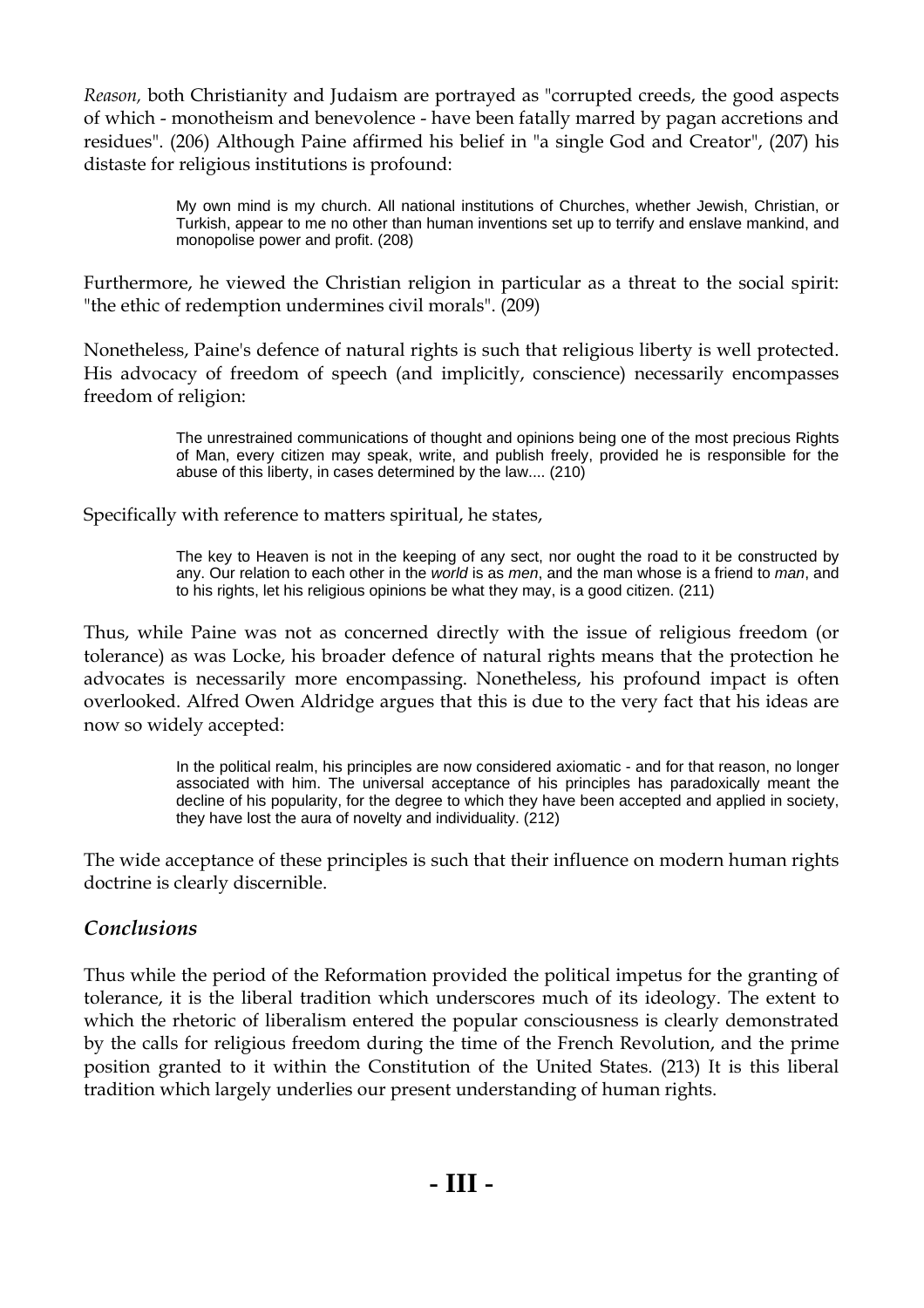# **The Modern paradigm**

Within the modern context, human rights are firmly entrenched, attaining hitherto unseen status at both a legal and moral level. Although religious liberty was recognised between nations as early as 1648, (214) it is really only this century that human rights, as a more general concept, have received international acceptance. "[O]ur contemporary notions of human rights have been influenced and affected by the developments [this century] in international law." (215) As such, today "in sharp contrast to the situation that prevailed in 1789 - almost everyone pays lip service to the rhetoric of human rights". The protection and promotion of human rights is considered one of the prime objectives of the supreme international body, the United Nations.

The means by which human rights have now become so entrenched constitute a rare moment in history - effectively the human rights documents of the United Nations are a vignette embodying the culmination of Western political and philosophical activity to the time of their creation. (216) Van Boven identifies four critical landmarks in the formulation of modern human rights doctrine at an international level. (217) The first is the Covenant of the League of Nations, drafted by then president of the United States, Woodrow Wilson. This was the first attempt to reach multi-lateral agreement on the substance of human rights, but was based upon the antiquated concept of such rights subsisting only in civilised (for that, read Christian) nations. (218) A second point of significance was Roosevelt's speech to the American congress in 1941 on the "Four Freedoms" - the "four essential human freedoms" upon which the world should be founded. (219) In the first two of these freedoms lies the immediate predecessors - albeit in extremely abbreviated form - of the human rights recognised by the United Nations in its charter, and subsequent documents. The third and fourth landmarks are the *Universal Declaration on Human Rights* and the Human Rights Covenants, to be discussed in detail below.

The groundwork for these documents was laid by the formative document of the United Nations, the *Charter of the United Nations*, which repeatedly asserts that the United Nations and its subsidiary organs are to promote "universal respect for, and observance of, human rights and fundamental freedoms for all without distinction as to race, sex, language, or religion". (220) Coming into being on June 26, 1945, the Charter commences:

*WE THE PEOPLES OF THE UNITED NATIONS DETERMINED* 

*to save succeeding generations from the scourge of war, which twice in our lifetime has brought untold sorrow to mankind, and* 

*to reaffirm faith in fundamental human rights, in the dignity and worth of the human person, in the equal rights of men and women and of nations large and small* 

*...* 

*AND FOR THESE ENDS* 

*to practise tolerance and live together in peace with one another as good neighbours* 

*...*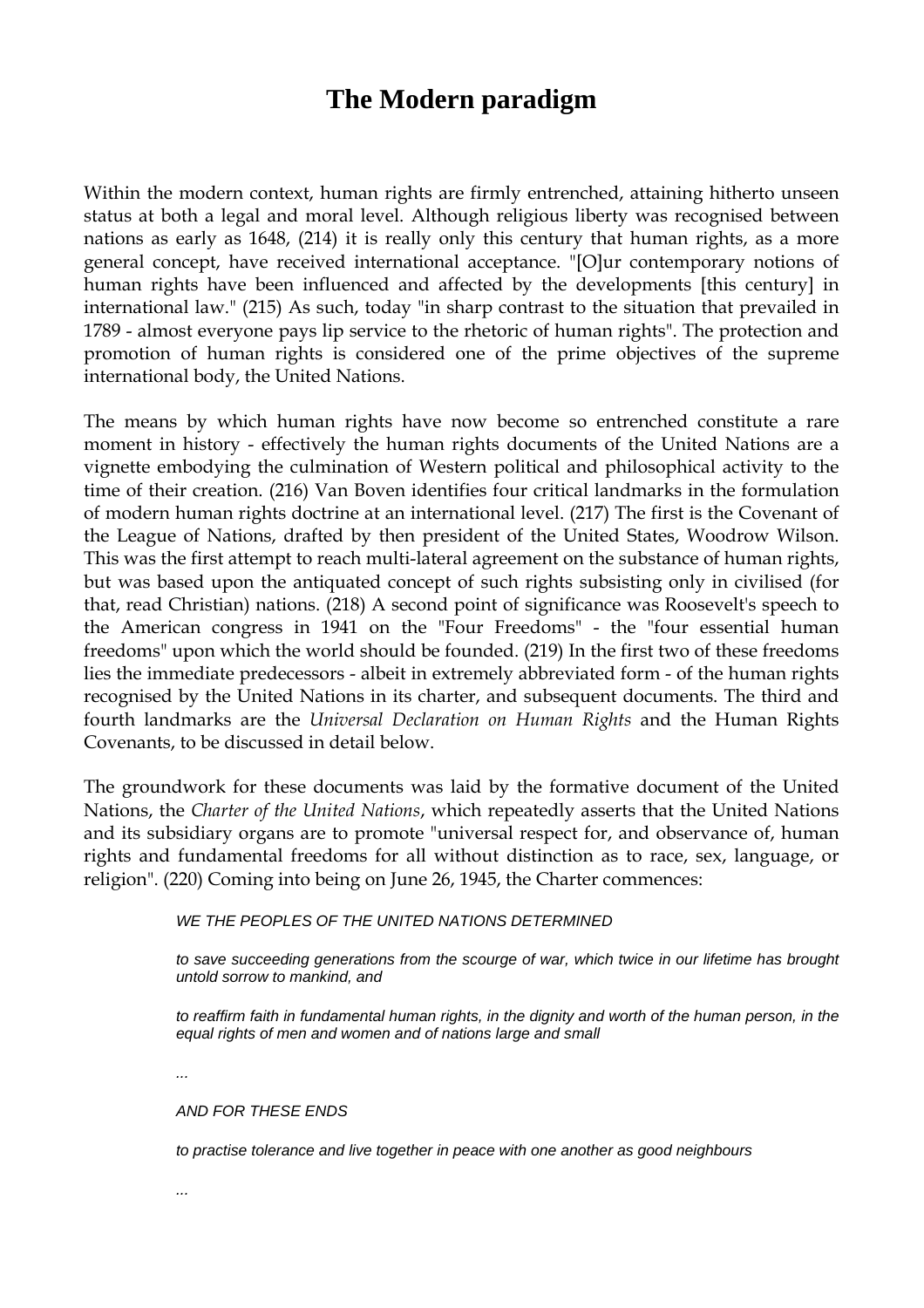Of the four stated purposes of the United Nations, the third states that it is a purpose of the United Nations,

> To achieve international co-operation in solving international problems of an economic, social, cultural, or humanitarian character, and in promoting and encouraging respect for human rights and for fundamental freedoms for all without distinction as to race, sex, language, or religion. (222)

#### *U.D.H.R. & subsidiary documents*

These 'human rights and fundamental freedoms' were more concretely formulated in the *Universal Declaration of Human Rights* [the U.D.H.R.], passed as an ordinary resolution of the General Assembly in 1948. (223) Amongst the rights recognised within this document, there is the right to life, liberty and security of person, (224) the right to a nationality, (225) protection from slavery (226) and arbitrary arrest. (227)

#### **The Covenants**

The U.D.H.R., however, was in effect merely a preliminary step towards a more elaborate formulation of the rights stated. (228) In accordance with its role as stated in the Charter, (229) the Economic and Social Council submitted drafts to the General Assembly, which were adopted on December 16, 1966 as the *International Covenant on Economic, Social and Cultural Rights* [the First Covenant] and the *International Covenant of Civil and Political Rights* [the Second Covenant]. (230) These Covenants are explicitly attached to Article 55 and its ancillary, Article 56, of the Charter.

#### *The recognition of religious rights*

There is significant recognition of religious freedom within the U.D.H.R. and the Second Covenant. Several churches were heavily involved in the drafting of the U.D.H.R., and their influence is apparent. (231) In addition to the specific formulation of religious liberty within these documents, there are several points at which religious rights are emphasised. Article 18 of the U.D.H.R. provides,

> Everyone has the right to freedom of thought, conscience and religion; this right includes freedom to change his religion or belief, and freedom, either alone or in community with others and in public or private, to manifest his religion or belief in teaching, practice, worship and observance. (232)

It should be noted that article 29, paragraph 2 of the U.D.H.R. is a limitation clause of broad scope, providing that for reasons of public order, health or significantly, morality, the rights affirmed within may be abrogated. (233) The last ground may be a cause for concern, given that a fundamental aspect of religion is the establishment of codes of conduct. (234)

All rights stated in the U.D.H.R. are broadly drafted, affirming the rights of "everyone" - a stark contrast to the rights accorded by the *Magna Carta* to, for example, the heir of "any of our earls or barons, or others holding of us in chief by military service". (235) Nonetheless, article 2 emphasises that "all rights and freedoms set forth in this Declaration [are recognised] without distinction of any kind", (236) referring explicitly to, *inter alia*, religion. Furthermore, it should be noted that the only other time in the U.D.H.R. when a similar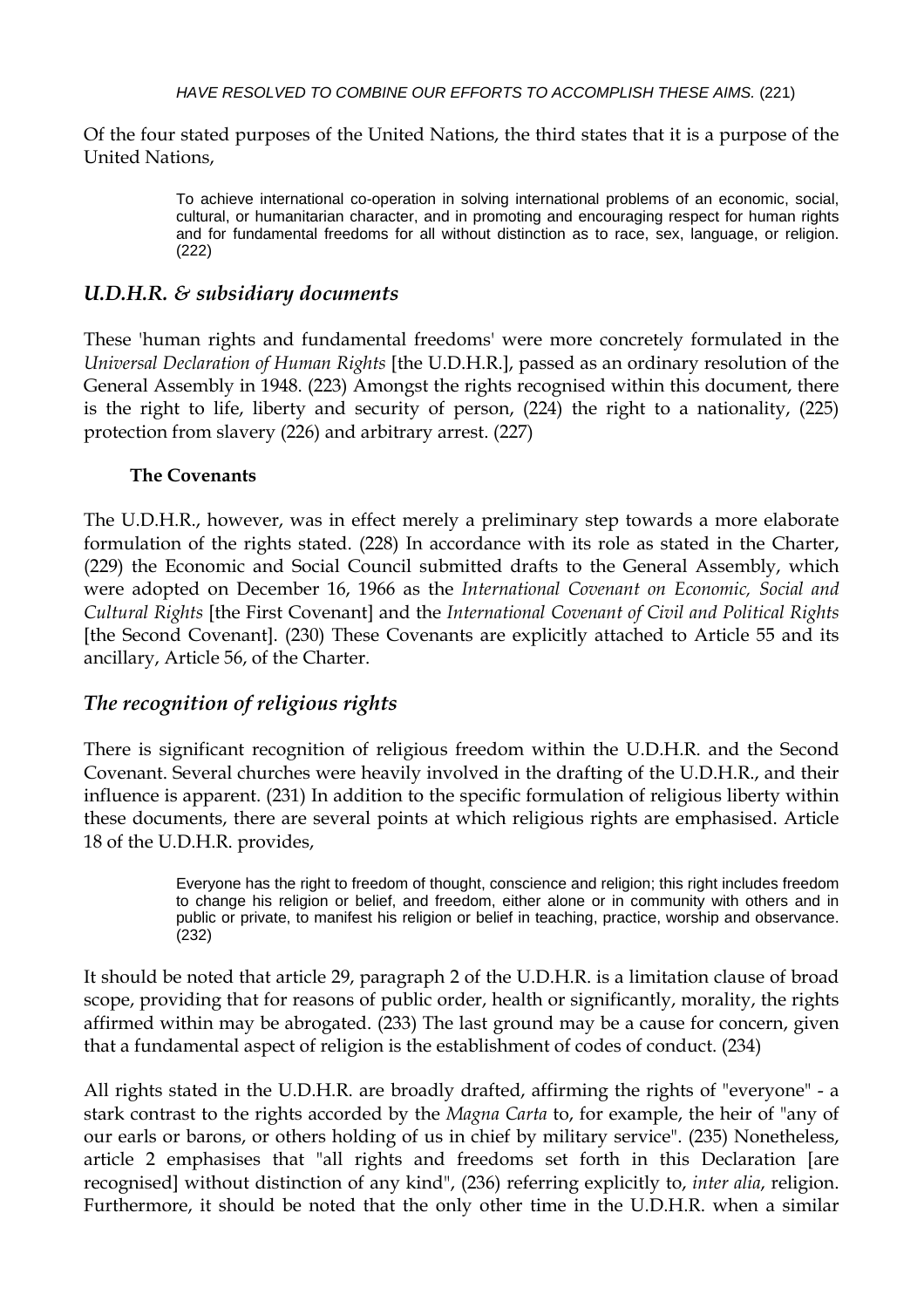assertion is made - article 16 (237) - religion is again specified. (238) Indeed it is one of just three grounds common to both these articles.

The Second Covenant contains the rights more commonly called human or civil rights. (239) Relevant for present purposes, article 18 seeks to protect religious freedom in similar, although substantially expanded, terms to the U.D.H.R. (240) Again, as in the U.D.H.R., religion is amongst the rights particularly emphasised throughout the Covenant. (242) Furthermore, it is entrenched. Article 4 allows a State to take measures derogating from its duties pursuant to the Covenant in time of "public emergency". Paragraph 1 of this article adds the proviso, however, that such measures "do not involve discrimination solely on the ground of race, colour, sex, language, religion or social origin". (242) Despite this reservation, the Covenant goes on to quarantine explicitly article 18 from interference - one of just seven articles so reserved. (243)

#### **Declaration on Religious Intolerance and Discrimination**

In 1981, the U.D.H.R. and Covenants were supplemented by the *Declaration on the Elimination of All Forms of Intolerance and of Discrimination Based on Religion or Belief* [D.R.I.D.]. It is the "first UN instrument proclaiming, in comprehensive form, a catalogue of rights, freedoms and principles" (244) pertaining specifically to religion. It provides a more in depth espousal of the right to religious freedom than either the U.D.H.R. or the Second Covenant, and arguably its scope is wider. For example, Kolodner argues that as the right to derogate from the D.R.I.D. is more limited than in previous international agreements, "[t]he D.R.I.D. is even more protective of religion than the I.C.C.P.R.". (245) Alternatively, it may be seen as less encompassing given that explicit references to the freedom to change religion or belief and the freedom to adopt a belief of one's own in the Covenant (an expanded form of the U.D.H.R.) were deleted, "in view of the sensitivities of Islamic countries and [in order] to achieve a consensus". (246) Nonetheless, as the very last article (article 8) expressly states that nothing within the D.R.I.D. shall be construed as derogating from the rights set out in the U.D.H.R. and the Covenants, one would tend to conclude that the D.R.I.D. is at least as comprehensive, if not more so, than its predecessors.

#### *Binding nature of these documents*

There are specific ways in which international documents may become binding. (247) In most cases, it requires agreement on behalf of the states involved, i.e. they must be signatories. Although member states of the United Nations (248) are bound by the Charter, this is not necessarily the case for the U.D.H.R. and the Covenants. All these states, however, are bound by Article 55 and 56 of the Charter - expressing the United Nations' general commitment to human rights.

The U.D.H.R. is not a document of legal force, even for signatories. Nonetheless, its importance in international law is not to be understated:

> The Declaration is not a legally binding instrument as such... Nevertheless some of its provisions either constitute general principles of law, or represent elementary considerations of humanity. More important is its status as an authoritative guide... to the interpretation of the Charter. (249)

It has been argued that the U.D.H.R. has passed into customary international law, making it binding on all states whether signatories or not. This is the stance of the United Nations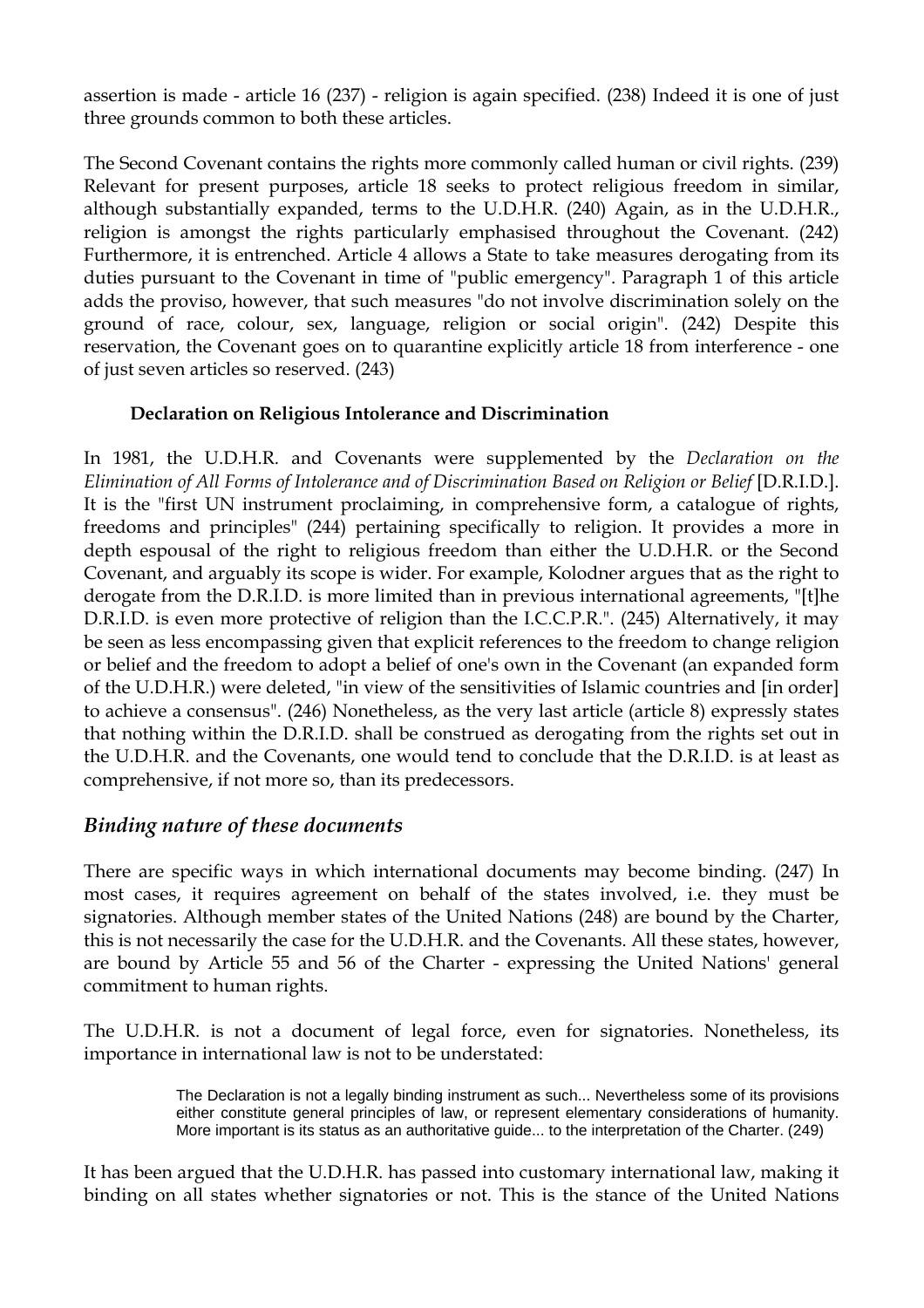itself, (250) and is supported by several jurists and decisions in some (mostly American) municipal (252) cases. (253) The International Court of Justice has even alluded to this position. (254)

The Covenants, on the other hand, function fundamentally as treaties - thus a state is bound only upon its signature and ratification. Once again, however,

> The nature of the subject matter is such that even for non-parties the content of the Covenants represents authoritative evidence of the concept of human rights as it appears in the Charter of the United Nations.... (256)

Nonetheless, although a strong case may be mounted that a right such as freedom of religion - particularly given its entrenchment in the Second Covenant - is part of customary international law, and therefore binding upon all states, (257) Sullivan concludes, "[t]here is no consensus on whether the prohibition of discrimination on grounds of religion or belief already constitutes a norm of customary law". (258)

With respect to the D.R.I.D., the circumstances surrounding its adoption again mean there is uncertainty as to its binding force in international law. It was passed by consent by the General Assembly, thereby holding an equivocal position:

> On the one hand, it can be argued that international declarations are traditionally non-binding. On the other hand, the United Nations General Assembly unanimously adopted the D.R.I.D., and it contains strong language requiring governments to 'enact or rescind' (259) legislation which fosters discrimination or restricts religious liberties. (260)

Ultimately, however, it is not the legal status of these documents which is critical, (261) so much as the regard in which they are held, particularly the U.D.H.R:

> During the past three decades, the Declaration has played a more prominent and dynamic role at the various national and international levels than its drafters expected. Many scholars and politicians - and, perhaps more important, many common citizens - look upon the Universal Declaration as a moral and legal document that can legitimately be invoked before political and judicial forums at national and international levels. (262)

Despite the moral authority which the human rights documents and the concepts generally bear, there are significant underlying issues. These emerge fundamentally, it will be argued, from the source and manner of the development of human rights, and may be well illustrated by the example of religious liberty. The origin of human rights - as distinct from its justification - is undeniably European, emerging from distinctively European experiences. (263) Thus, for example, an examination of religious liberty cannot be removed from the context of inter-religious conflict throughout Europe during the seventeenth and eighteenth centuries. As we have seen, however, the political acknowledgment of religious tolerance, then liberty first emerged due to reasons of political expediency, while the philosophical underpinnings bear their own inherent inconsistencies. It will be thus argued that the short-comings of religious liberty in its present formulation may be directly linked to the source and manner of its emergence.

#### *Points of tension*

There are several points of conflict which indicate some of the difficulties inherent in the protection afforded to religious freedom in the Universal Declaration and subsidiary documents. These include, for example, laws instituted in religious states: the freedom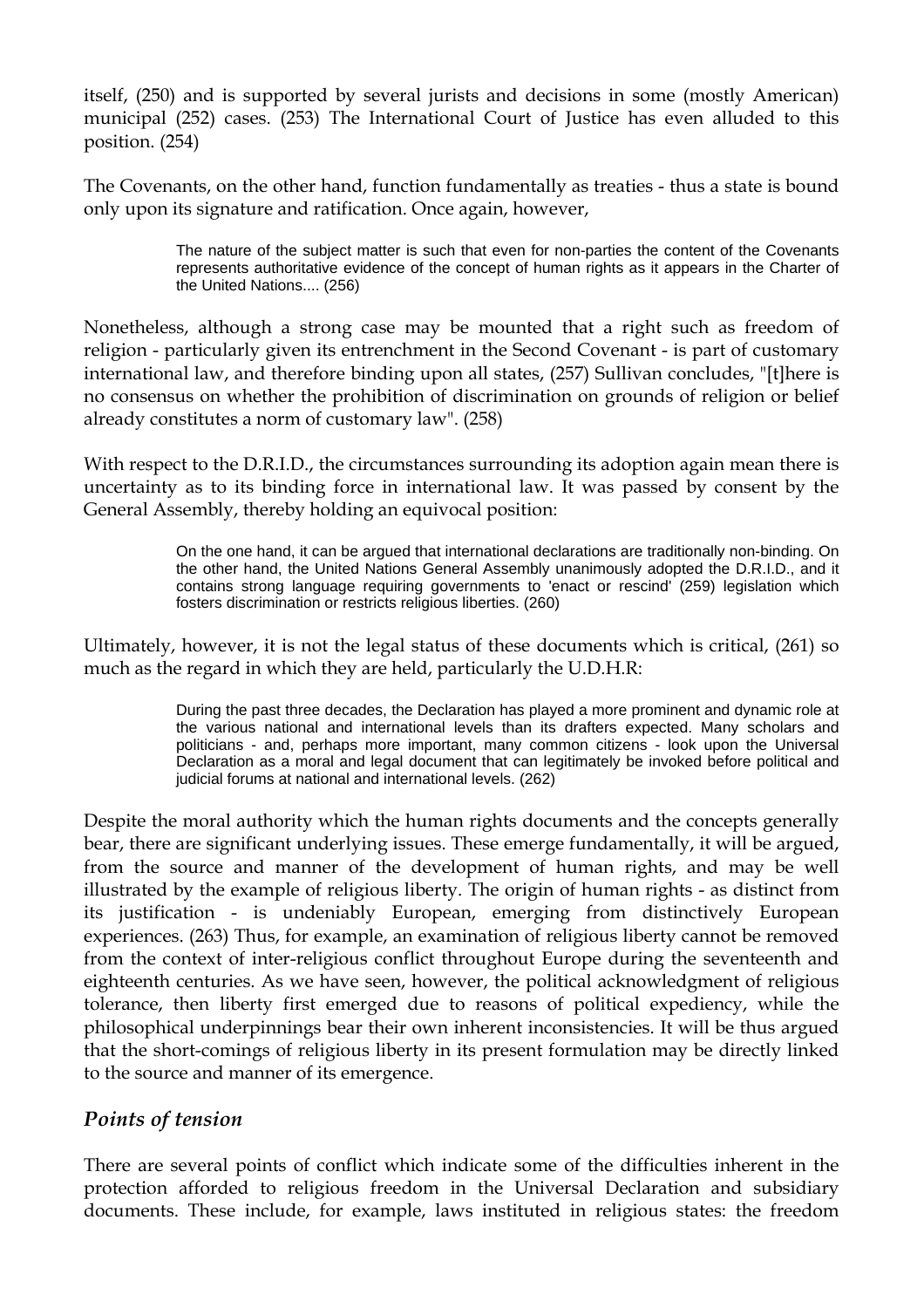advocated in article 18 is to a large extent premised on an institutional separation or at least distancing of church and state. (264) Significantly, however, tenets of, until recently Catholicism (265) and more pointedly Islam, (266) advocate the establishment of a religious state. This can create an internal conflict in the concept of religious liberty where, for example, the proselytising of various religions is banned in accordance with the *religious* agenda of the government of the day. (267)

Furthermore, some may consider religious freedom, as it is enshrined in various constitutions, as offering unfair protection to those holding religious beliefs. This issue is hinted at in the following excerpt from a report on the status of religion in American public schools:

> Religious or anti-religious remarks made in the ordinary course of classroom discussion or student presentations are permissible and constitute a protected right. If in a sex education class a student remarks that abortion should be illegal because God has prohibited it, a teacher should not silence the remark, ridicule it, rule it out of bounds or endorse it, any more than a teacher may silence a student's religiously-based comment in favor of choice. (268)

This statement may be construed as offering special protection to beliefs held on religious grounds. Is a child's advocacy of abortion on environmental grounds (i.e. as a form of population control) offered similar protection as an opinion held on religious bases? Such a construction is not beyond comprehension - thus for example the status of a conscientious objector citing religious reasons may be different to a fellow objector who cites non-religious reasons. (269) While there are several instances in point indicating the difficulties associated with religious liberty, two will be presented as studies in an attempt to exemplify problematic areas. These are: the definition of the right; and its recipient.

#### **Definitions of religion**

A significant point of contention arises from the very issue of what is a religion. Frequently when the liberties of an apparent religious minority have been violated, the official justification for such violation is that the minority in question does not constitute a religion. This indeed has been the position of the German government in the light of accusations of discrimination - at both a popular and institutionalised level - against members of the Church of Scientology.

Such incidents of discrimination have been documented in various U.S. Department of State Human Rights Reports, (270) as well as the Report of the Special Rapporteur on the implementation of the D.R.I.D. (271) Cited violations include:

- economic boycott, at a civil and governmental level, of organisations/ companies with known links to Scientology; (272)
- a special commission established by parliament to investigate the church's activities; (273) and
- the screening of applicants for Scientology membership for state civil service positions. (274)

The major political parties also exclude Scientologists from membership on the ground that the church's "goals and principles are undemocratic and thus inconsistent with those of the political parties". (275) These and further incidents have led to Germany being accused of conducting a campaign of "government-condoned and societal harassment" (276) against Scientologists. Indeed, Scientologists have lodged complaints with the U.N. (277) and the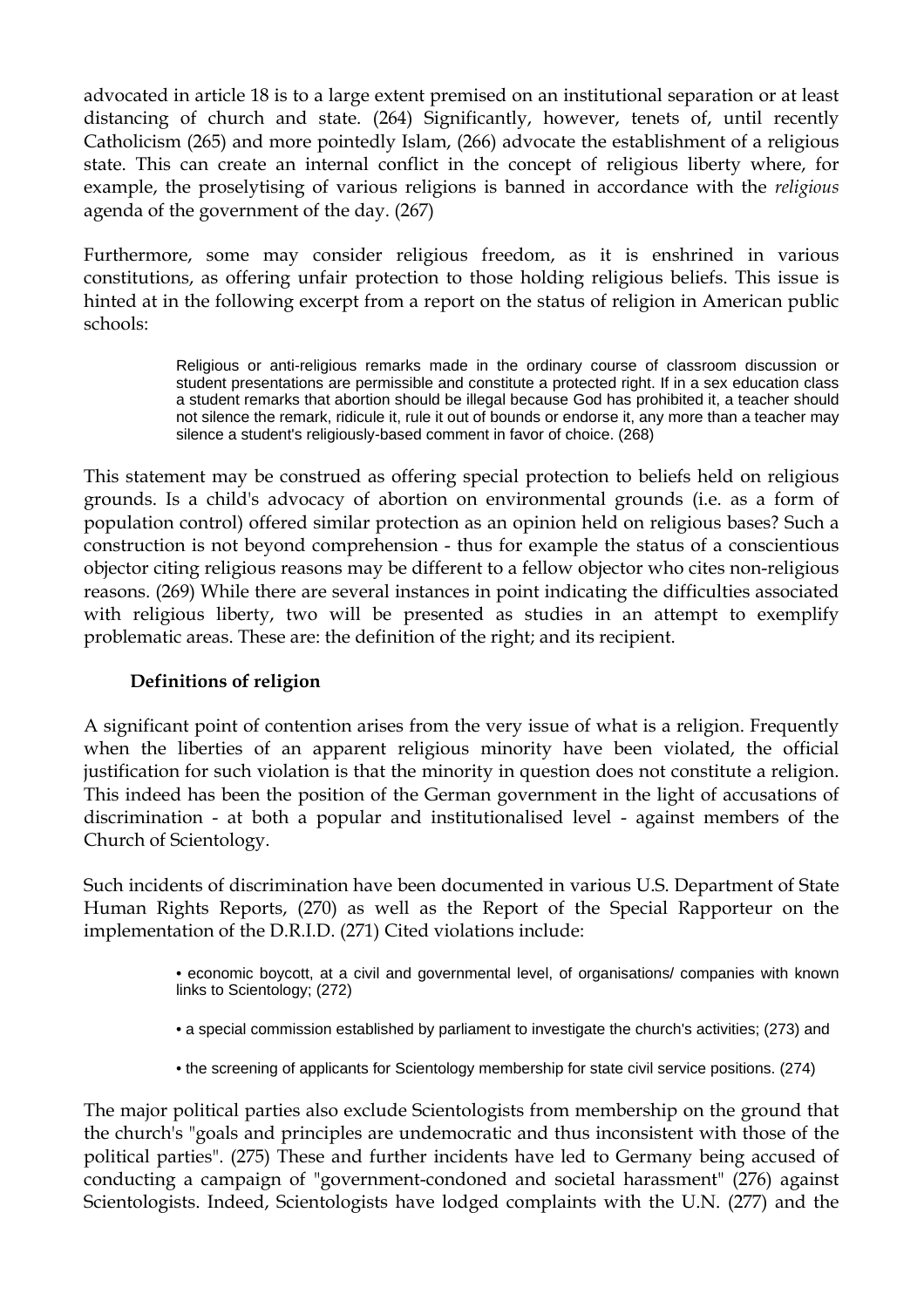European Commission of Human Rights, as well as filing numerous civil suits.

The success or failure of such civil suits has invariably depended upon whether the court (or administrative body) accepts that Scientology is a religion. A significant number of cases has determined that it is indeed so, (278) offering various criteria for what constitutes a religion. A sample of the criteria offered is as follows.

As stated in an Australian court decision:

[F]irst, belief in a supernatural Being, Thing or Principle; and second, the acceptance of canons of conduct in order to give effect to that belief.... (279)

#### In France:

[A] religion having a body of doctrine and ceremonies, with a hierarchical and disciplined structure. The religion of Scientology has adopted the juridical form of a religious association based on French Law. (280)

#### And, in Germany itself:

Three characteristics of a religion can be stated: 1) it must be a voluntary association of not less than two persons with a minimum of organizational structure that does not depend on legal or civil status as per public or civil law and does not depend on its numerical strength or social relevance. 2) There must be some consensus about the purpose of human existence (origin, purpose, goal, transcendence) as well as about basic principles of individual conduct. It is not required that this consensus be inferred from a dogmatically fixated, systematically conclusive creed or ideological denomination. 3) A religious or ideological community strives for and practices its purposes and dogma (consensus) and this is visible to the outside world. The Church of Scientology fulfills these requirements. (281)

Given the above statements - a mere sample of decisions in favour of the Church of Scientology - the extent to which the church is discriminated against by various governments (282) may appear perplexing. Former "cult-members", however, attest to extensive criminal activity on behalf of Scientology while the expensive fees for participation in the church's prolonged education programme (283) have led to it being dubbed, most politely a "for-profit organization". (284) More pointedly, it has been described at an official level in Germany as "one of the most aggressive groups in our society". (285) The following excerpt from the sentencing statement of an American judge upon the conviction of eleven Scientology leaders (286) including the wife of L. Ron Hubbard (the church's founder) exemplifies the concerns held with respect to the church.

> The United States initiated the investigation which resulted in instant indictment in view of the brazen, systematic and persistent burglaries of United States government offices in Washington, D.C., and Los Angeles, California, over an extended period of at least some two years. Additionally, the United States was confronted with the pervasive conduct of the defendants in this case in thwarting a federal Grand Jury investigation by harboring a fugitive, in effect forcefully kidnapping a witness who had decided to surrender to the federal authorities, submitting false evidence to the Grand Jury, destroying other evidence which might have been of valuable aid to its investigation, preparing a cover-up story, and encouraging and drilling a crucial witness to give false testimony under oath to that Grand Jury... a review of the documents seized in the... searches... shows the incredible and sweeping nature of the criminal conduct of the defendants and of *the organization which they led.* These crimes include infiltration and theft of documents from a number of prominent private national and world organizations, law firms and newspapers; the execution of smear campaigns and baseless law suits to destroy private individuals who had attempted to exercise their... right to freedom of expression; the framing of private citizens who had been critical of Scientology, including the forging of documents which led to the indictment of at least one innocent person; violation of the civil rights of prominent private figures and public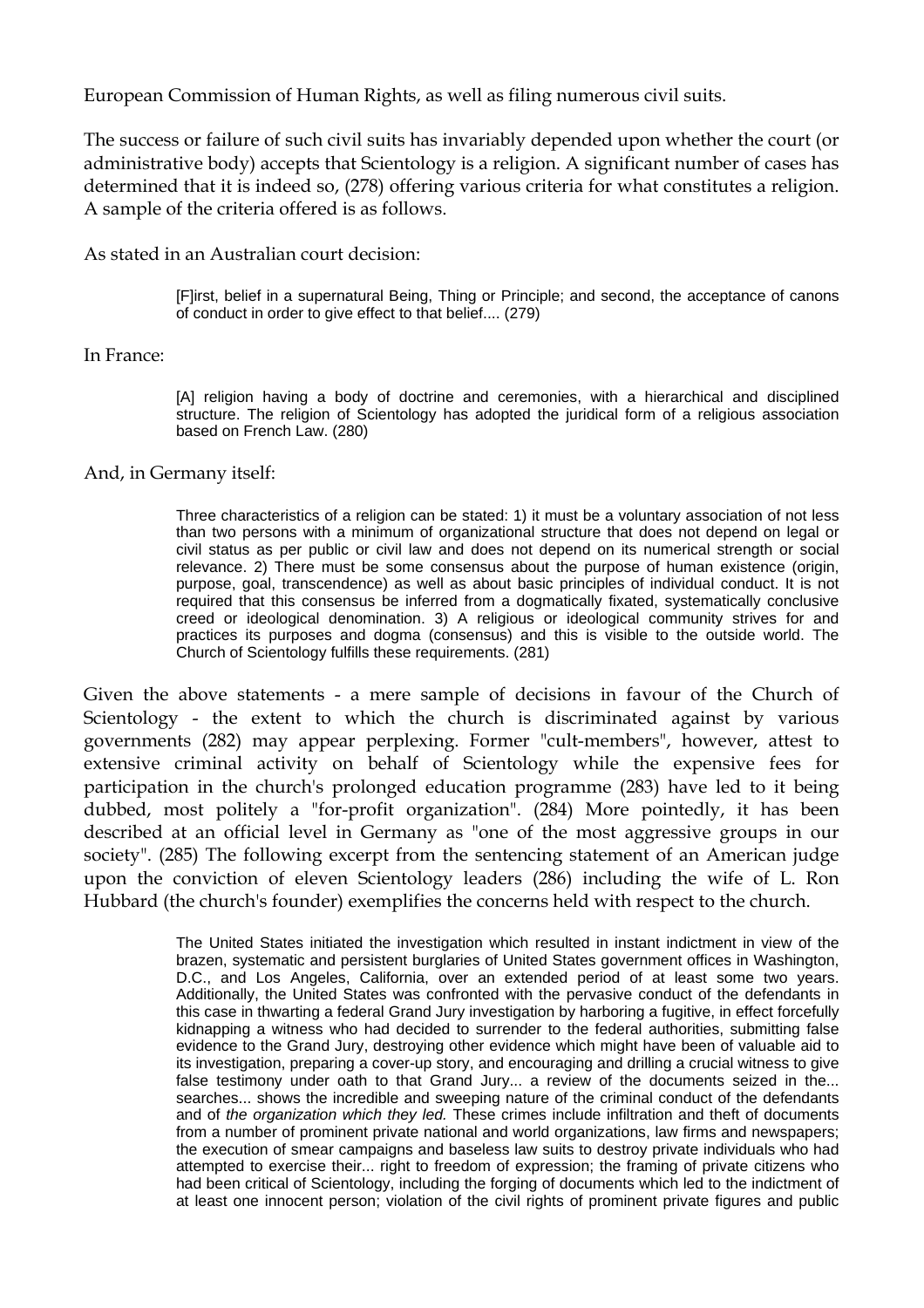officials. These are but a few of the criminal acts not covered in the 'uncontested' stipulation of evidence... *The evidence in this case... establish[es] beyond peradventure that the Church and its leadership had, over the years, approved, condoned and engaged in gross and widespread illegality.* One, indeed, wonders how it can even be suggested that the defendants and their organization did not make illegal activities part and parcel of their daily work. (287)

Ultimately, even the most strident advocate of religious liberty would not condone the consistent and arbitrary undermining of a country's legal and political structure in the name of religion. Indeed, this is clear in the wording of article 18, paragraph 3 of the Second Covenant: "Freedom to manifest one's religion or beliefs may be subject only to such limitations as are prescribed by law and are necessary to protect public safety, order, health, or morals or the fundamental rights and freedoms of others". The case of Scientology should therefore be relatively clear: if there is evidence to support the contention that the activities of the church are more accurately characterised as primarily of a criminal as opposed to religious nature, then it cannot be considered to be a religion. If not, then it should be afforded the protection enjoyed by other religious bodies. (288) If the former is the case, then the many innocent members of the Church of Scientology, considered even by the church's opponents to be the majority (289), are more victims of fraud than of interference with their religious freedom.

The case of Scientology provides a specific example of a more general issue concerning the definition of religion: the recognition of new and alternative religious movements. Such recognition is notoriously slow in being forthcoming, and even when granted, these religions continue to be regarded with suspicion. This reflects the nature of the granting of religious tolerance, and then liberty: it was afforded to those with sufficient significance, be it financial or numerical, to either:

- 1. cause undue agitation, or
- 2. offer considerable advantage to the ruling power.

As such, it has traditionally been offered to minorities wielding a degree of political power, with other smaller communities generally included as unintended beneficiaries. As such, the public acceptance of these religious movements is frequently low; any discomfort felt at the discrimination of such groups is generally outweighed by the outrage felt at the alleged excesses - most frequently, sexual or financial - of these "cults" (a term used, it is suggested, to distance the organisation from any notion of "religion" and its accompanying freedoms):

> Regarded by many with distrust or hostility and counting few vocal allies within mainstream religion, NRMs [New Religious Movements]... appear to be the groups most vulnerable to any retrenchment of constitutional guarantees of free exercise proposed in the name of preventing future 'Wacos'. In addition to the greater suspicion with which NRMs are viewed generally in the wake of the Koresh controversy, charges of 'brainwashing', corruption, and intimidation of critics against specific NRMs further alienate these groups from the large segment of the American populace who would blanch at the thought of any circumscription of the First Amendment right of adherents of major religions. (290)

It is suggested that the total silence in international human rights documents - including even the D.R.I.D - of the nature of a religion merely reflects the nebulous nature of the concept. The failure to clarify it, however, has led to assumptions going unchallenged. The acknowledgment of religious liberty - and even tolerance - at both a political and importantly, a *public* level, remains based upon traditional criteria. The significance of the latter has increased substantially as political responses frequently tend to *follow* popular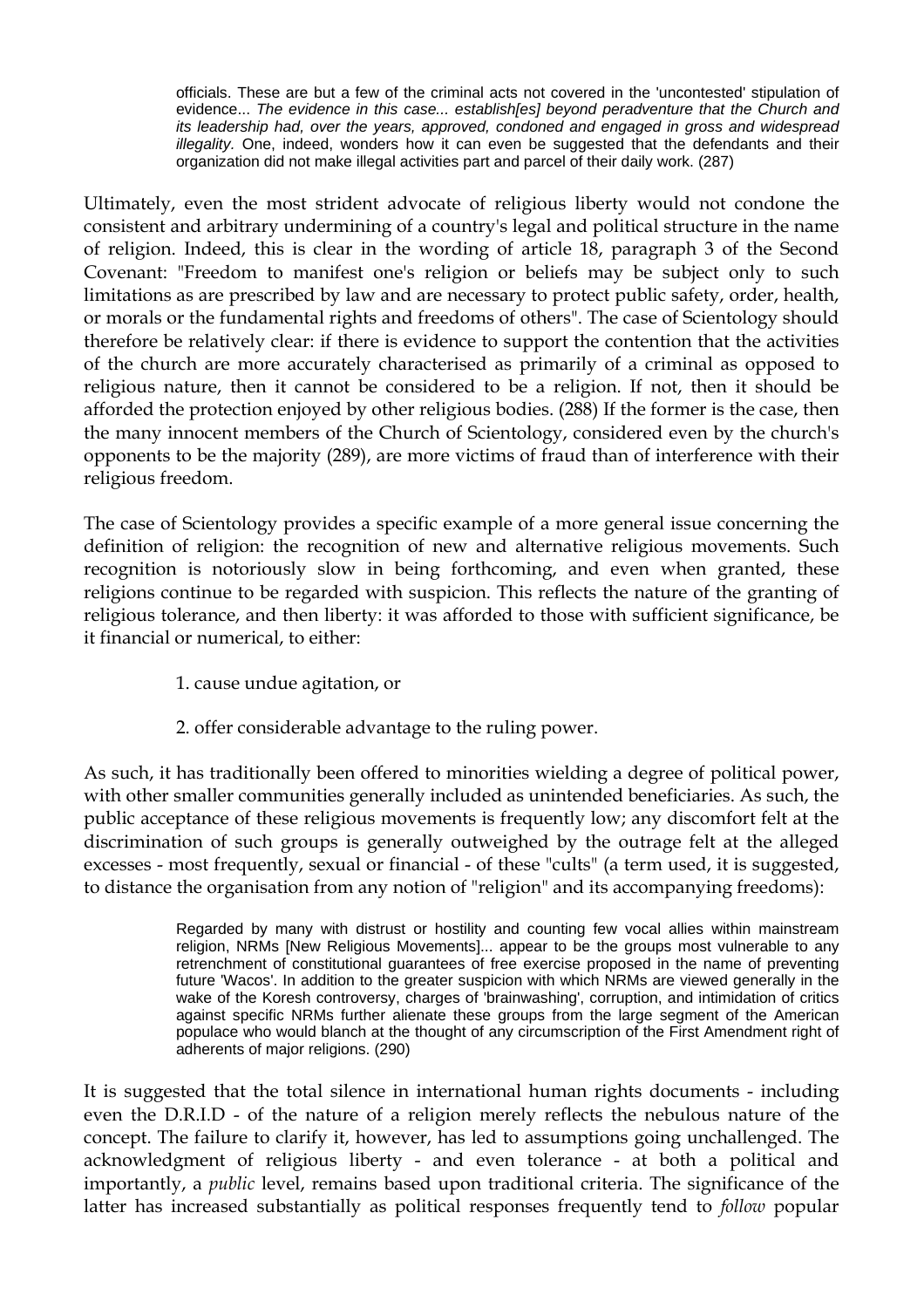opinion (at least in the West) as opposed to leading it.

As has been adequately demonstrated by philosophers as diverse as Thomas Aquinas (291) and John Stuart Mill (292), however, the acknowledgment of rights should not rest on the criterion of public acceptance. The purpose of the human rights charters - and a purpose of the United Nations itself - was to formulate these rights such that individual governments, tyrannical or otherwise, and municipal courts would no longer be left to determine the basic rights of individuals. In the absence of a definition of religion, the freedom thereof is at best a nebulous, arguably even a vacuous, concept (293) other than for those falling within the traditionally recognised churches. (294)

#### **The bearer of the right to religious liberty**

The apparent contradiction between religious freedom as defined in the U.D.H.R. and subsidiary documents, as set out above, and the strict rule against apostasy in Islam is a fundamental indication of the inherent tensions within the present formulation of religious liberty. Indeed often the political and historical context of its recognition appears to dominate its philosophical underpinnings, particularly with respect to notions of community rights as against rights of the individual. While the issues of religious freedom within the context of Islam are many and varied, an interesting aspect of the dilemma is illustrated by the case of Shah Bano.

Shah Bano, an Islamic woman from India, was married in accordance with Islamic law before her lawyer-husband "drove [her] out of the matrimonial home". (295) Given her illiterate status, her sons assisted her in applying for maintenance under the *Code of Criminal Procedure* [C.C.P.], requiring the proper maintenance of indigent family members. (296) India in the formation of its constitution had enabled the self-regulation of religious minorities such as Muslims of matters including marriage, divorce and inheritance. Thus upon her application, her husband Mohammed Ahmed Khan divorced her in accordance with Islamic law (297) claiming that a husband was required - again under Islamic law - to support his former wife only for the *iddat* period (three months) following their divorce.

At first instance, the court decided the case in accordance with the C.C.P., as opposed to the *Shari'a*, whereupon Khan appealed the case to the Supreme Court. At issue here was the religious freedom of a community to self-regulate. The Indian Constitution (1950),

> [S]ought to create a secular state that guaranteed religious freedom for all; it committed succeeding governments to the eradication of the vestiges of caste; and it directed the government to create a Uniform Civil Code that would place men and women on an equal legal footing in domestic matters, regardless of the religious tradition that had governed them in earlier times. (298)

Despite moves to create this Uniform Civil Code, Christians and Muslims remain governed by separate laws. (299) Moves to institute uniformity are seen as "interfering in the internal affairs of minority religious groups". (300) Thus when the Supreme Court held that the C.C.P. overrode (although it did not displace) any conflicting religious laws and further supported Shah Bano's claim to maintenance by appealing to the Qu'ran, there was uproar. The court was accused of interfering with the Muslim Personal Law Board's "rightful administration of Muslim law", and further "trying to interpret the Qu'ran". (301)

What followed was a concerted effort to establish the authority of internal Islamic Law, even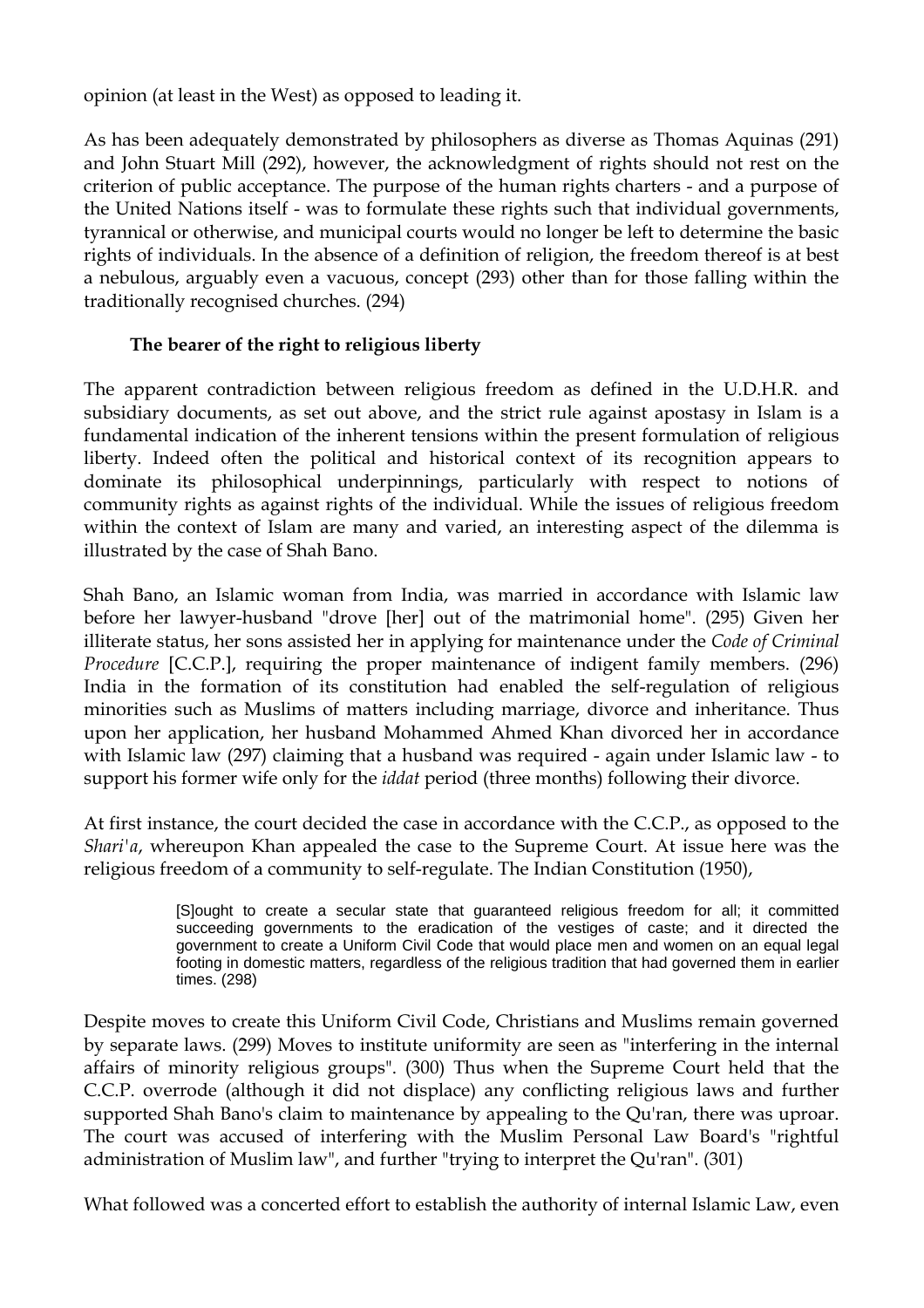to the extent of it prevailing over the criminal code. Eventually, a billed entitled, *The Muslim Women (Protection of Rights on Divorce) Bill* was passed, effectively, "limit[ing] payment of maintenance to the iddat period... [and] insulat[ing] the former husband from any further obligations....". (302) Moreover, a father's duty to support children after a divorce was limited to two years. (303)

This case reflects not merely the difficulty of delineating the Lockean notions of public and private spheres - at what point are religious beliefs encroaching illegitimately on public life and vice versa - but also the difficulty of determining the holder of a right. The second human rights covenant specifically affirms the right of minorities, e.g. religious minorities, to establish and regulate their own communities, (304) while at the same time recognising the rights of individuals. Thus Everett states with respect to the Shah Bano case that, "[h]ere religious freedom does not mean individual freedom of conscience and association, but the autonomy of religious communities governed by traditions mediated through the elders". (305)

The present situation in India suggests that although individual rights initially won out, the religious freedom of the community prevailed with the end result being that Shah Bano *suffered discrimination on the very basis of her religion* (306) - an anathema to the doctrine of religious liberty as enshrined in the U.D.H.R. (307) and a direct contradiction to articles 2, 3 and 4 of the D.R.I.D.

# **IV Conclusions**

These two examples illustrate just some of the difficulties inherent in one human right; the issue of *conflicting* rights has not even been considered, although it is clearly relevant, particularly in the case of Shah Bano. There are many other issues which lie beyond the scope of this paper. Nonetheless, these examples hold special significance: it is clear that the bearer of the right of religious freedom cannot even be clearly identified - issues as fundamental as what is a religion and whether religious rights belong to a community or an individual have yet to be resolved, and in some cases, even addressed.

In the haste to establish a human rights régime following the horrific incidents of World War II, the international community has adopted a European-based system of rights complete with European assumptions as to what constitutes, for example, a religion. (308) Until the assumptions inherent within the rights as presently formulated are challenged, the protections offered remain at the mercy of ruling régimes - fundamentally the right to religious freedom of even a recognised religion may be overridden on a ground as nebulous as "public morality". (309) It appears, however, that the concept of human rights finds far greater moral authority within the general community (particularly in the West) than it does with international governments. As such, governments are content to have rights poorly defined and ascribed, enabling the greater convenience of alternatively proclaiming rights violations in accord with political and economic concerns, or denying them for equally